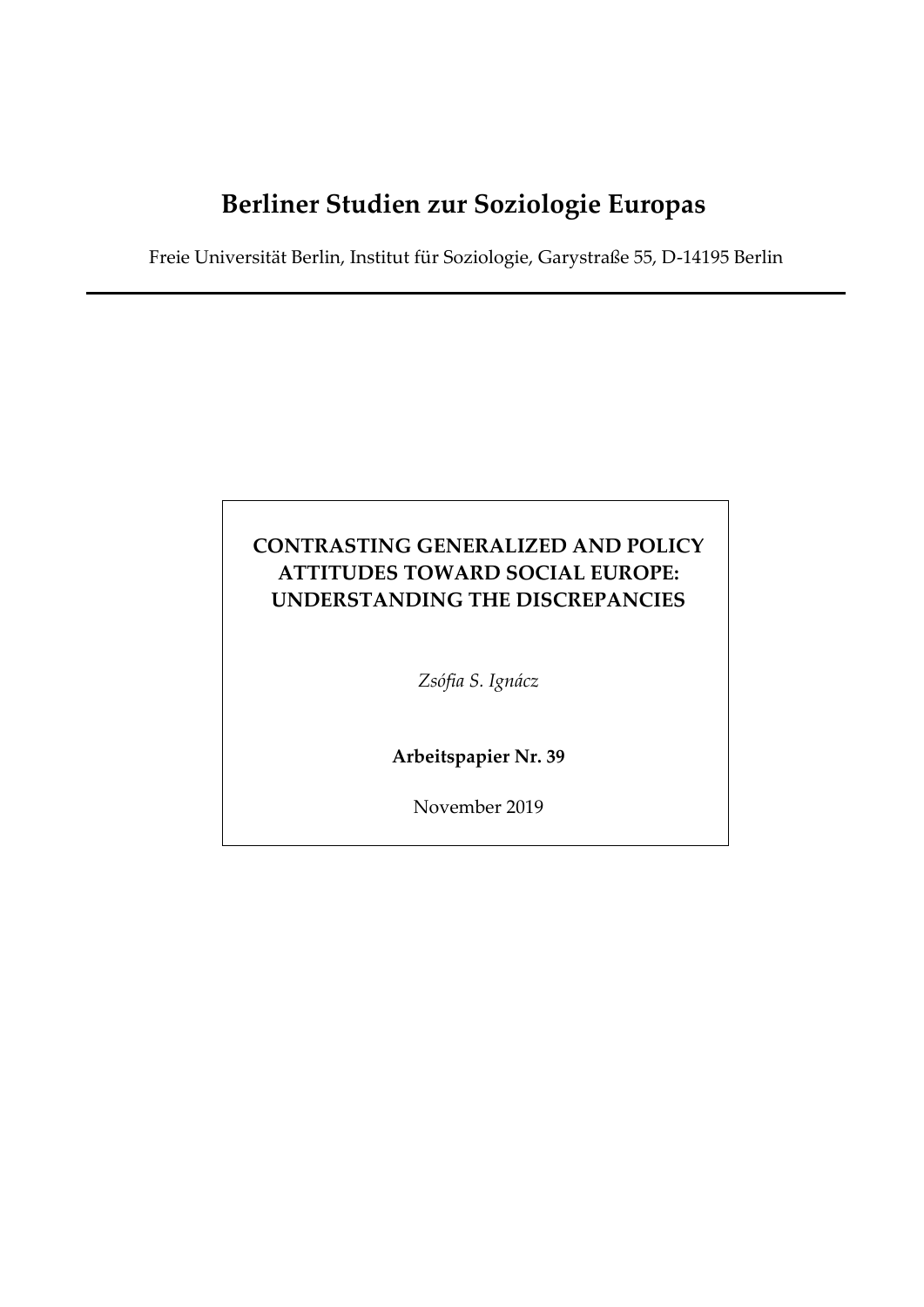Die "Berliner Studien zur Soziologie Europas" des Lehrstuhls für Makrosoziologie der Freien Universität Berlin verstehen sich als ein Ort zur Vorpublikation von Beiträgen, die später in Fachzeitschriften und Sammelbänden veröffentlicht werden sollen. Die Beiträge sollen helfen, eine Soziologie Europas zu profilieren; sie stehen auch im Kontext eines soziologischen Master-Studiengangs zum Thema "Europäische Gesellschaft/en", den das Institut für Soziologie der Freien Universität anbietet.

Gegenstand der Reihe sind Beiträge zur Analyse der Herausbildung einer europäischen Gesellschaftsstruktur und -kultur, vergleichende Analysen, die die Unterschiede und Gemeinsamkeiten zwischen verschiedenen europäischen Gesellschaften thematisieren, sowie theoretische Versuche einer Soziologie Europas.

Ziel der Reihe ist es, durch die frühe Verbreitung dieser Arbeiten den wissenschaftlichen Gedankenaustausch zu fördern. Die Beiträge sind nur über das Internet als pdf-Datei zu beziehen.

*Zitation*: Zsófia S. Ignácz (2019): CONTRASTING GENERALIZED AND POLICY ATTITUDES TOWARD SOCIAL EUROPE: UNDERSTANDING THE DISCREPANCIES. BSSE Arbeitspapier Nr. 39. Berlin: Freie Universität Berlin.

The "Berlin Studies on the Sociology of Europe" (BSSE) series, issued by the Chair of Macrosociology, includes articles meant for future publication in journals or edited volumes. The papers are meant to further the establishment of a sociology of Europe. They are also related to the sociological Master Program "European Societies" of the Institute of Sociology of the Freie Universität.

The series focuses on (i) the analysis of a developing European social structure and culture, on (ii) comparative analyses discussing differences and similarities between European societies as well as on (iii) theoretical approaches to a sociology of Europe.

The series aims to promote the exchange of ideas by way of an early distribution. The papers can be obtained via internet as pdf files.

*Citation*: Zsófia S. Ignácz (2019): CONTRASTING GENERALIZED AND POLICY ATTITUDES TOWARD SOCIAL EUROPE: UNDERSTANDING THE DISCREPANCIES. BSSE Working Paper No. 39. Berlin: Freie Universität Berlin.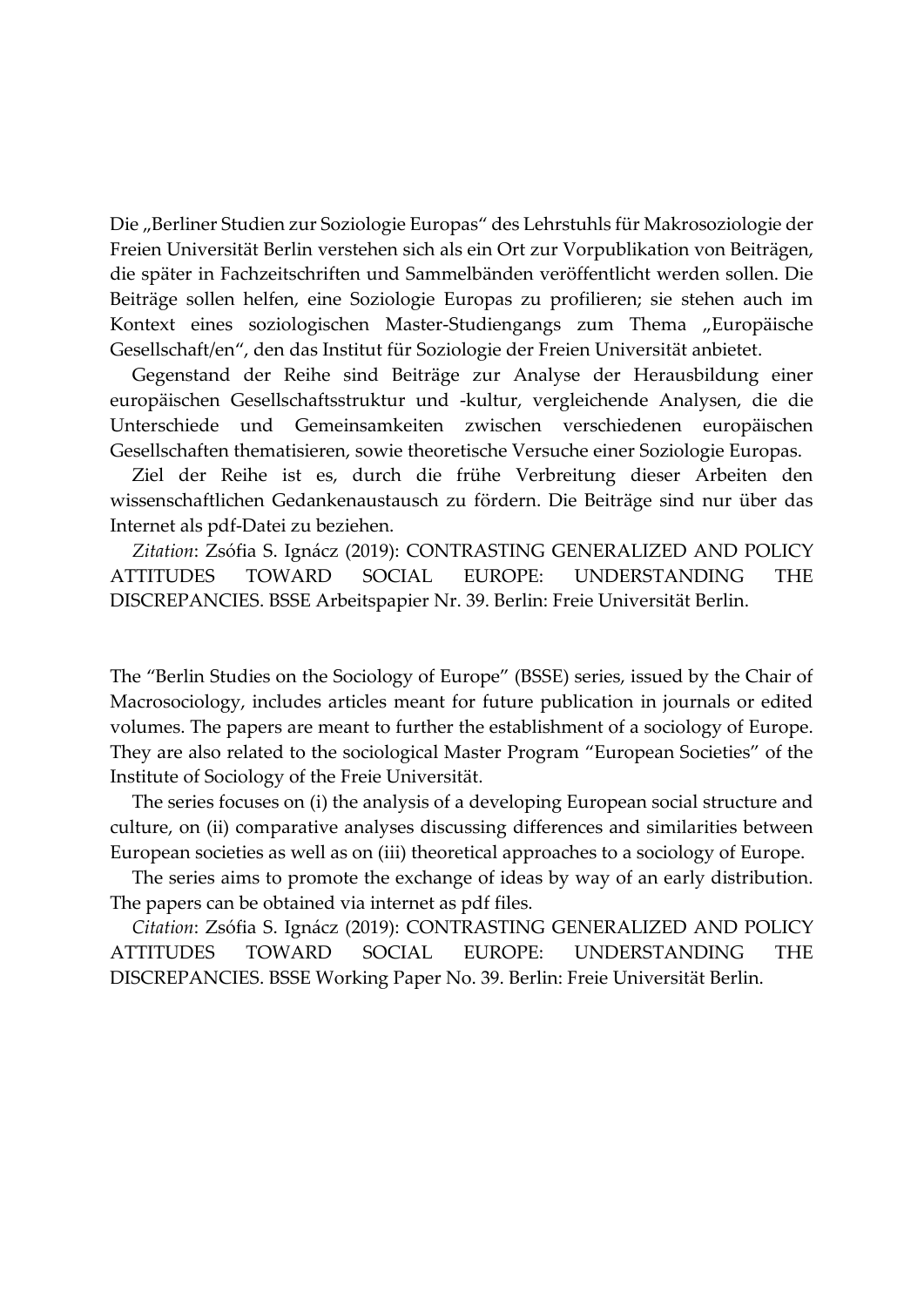#### **Abstract**

Public attitudes related to social Europe are important for legitimating the aspirations of the European Union and European politicians to deepen European integration. This paper investigates public opinion about social Europe by analyzing attitudes related to the basic principles for European social security measures and attitudes about implementing a uniform European social security system. Based on a survey conducted in 13 European countries, it explores the discrepancies between the two interrelated phenomena and investigates in detail the factors responsible for the strong support for general principles, but fizzling support for the implementation of a European social system. The main findings demonstrate that the value-based mechanisms are primarily responsible for carrying over the positive attitudes towards the general principles to positive attitudes towards a uniform European social security system. In contrast, self-interest does not play a prominent role. Left-leaning individuals, emphasizing the justice principle of need and who identify and trust the European Union are the primary proponents of general principles related to social Europe, as well as for the potential realization of a uniform European welfare system.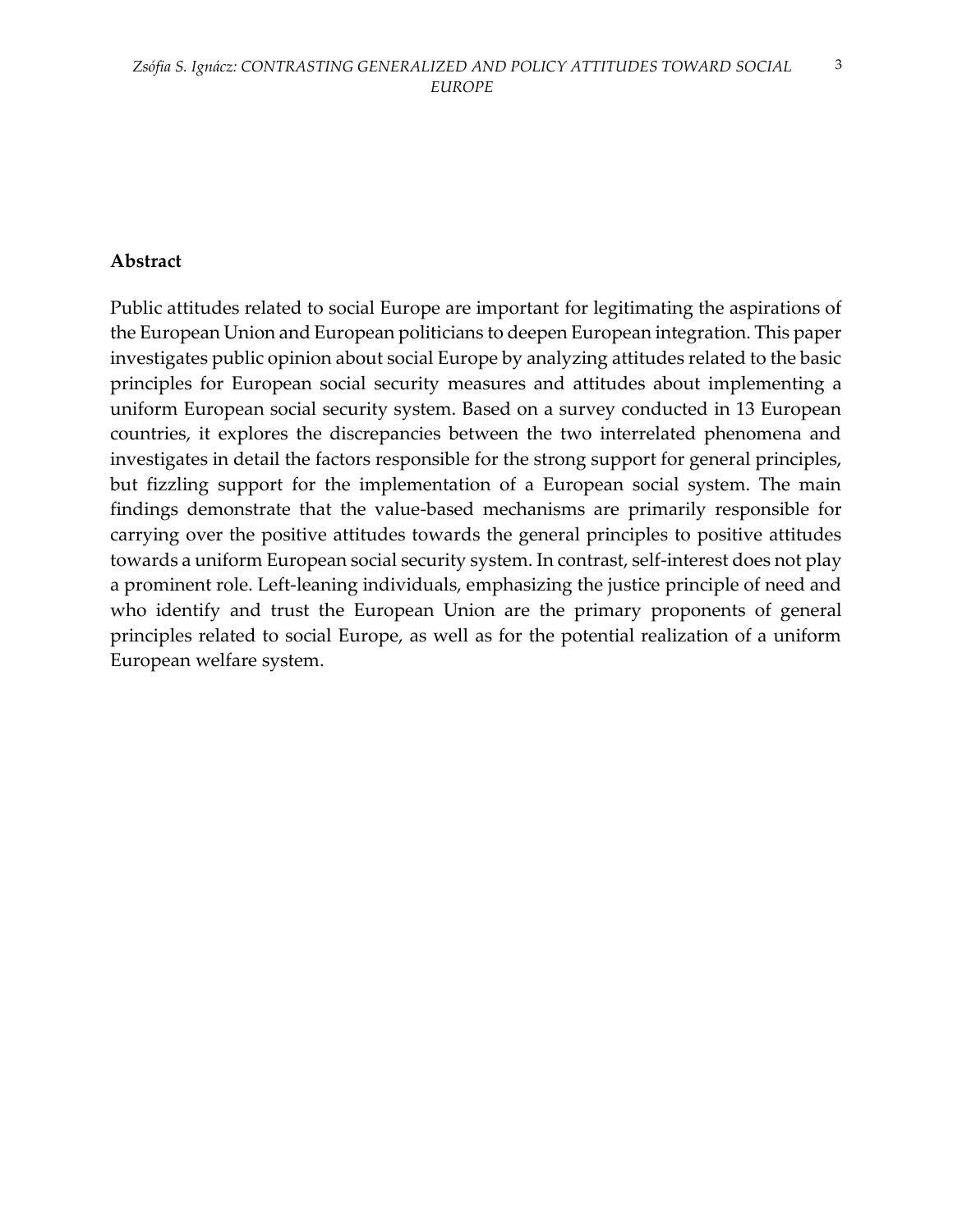#### **1. INTRODUCTION<sup>1</sup>**

 $\overline{a}$ 

The European Union and its member states are at crossroads of how to proceed with the realization of a social Europe. Social Europe stands for a collection national, transnational, and supranational programs, policies, as well as objectives concerned with providing solidarity to European citizens (Ferrera 2014, 2017). Essentially social Europe makes social concerns of Europeans a common concern of all Europeans by channeling social policy topics into EU legislation. From the five components of social Europe Ferrera named, the "EU social policy" component<sup>2</sup> in particular has received a lot of controversy. Much of the debate is about whether soft or hard law-making should be employed for this component.

So far, employing soft laws has been the dominant approach in the European social policy field. Primarily open mechanisms of coordination (OMC) objectives and various decrees (e.g. European Pillar of Social Rights) have pushed forward the realization of the social policy component of social Europe (de la Porte & Heins 2014; Leibfried 2015). These solutions ask for little obligation from member states and let them independently decide on tools to achieve the proclaimed tools. In fact, the EU's commitment to maintain national sovereignty looms over developments to further and strengthen European social policy because any kind of hard lawmaking in this realm would potentially violate nation states' right for self-governance. It would prod the structure of already existing national welfare states. For example, the European Pillar of Social Rights leaves the realization of the common goals to national strategies to resolve. It does not force certain programs or budgetary obligations on nation states.

As a result of this status quo in European law making, policy makers have tiptoed around the notion of realizing social policy goals with hard lawmaking procedure. However, the question of social Europe and harder forms of lawmaking has gained visibility in the political arena and recently the topic of EU-wide social policy measures are repeatedly on the discussion table (e.g. Macron 2017). Additionally, the scientific community has also picked up on the debate. More and more arguments mount to that enhancing European integration could be (and should be) done with more hard measures and member states should be ready contribute to level the living standards and social rights of all Europeans (Andor et al. 2014; Kilpatrick & De Witte 2019).

If policy makers commit to employing new harder laws for social policy measures on a European scale, then their political decisions should be legitimate and backed by the

<sup>&</sup>lt;sup>1</sup> This article refers to a survey (Transnational European Solidarity Survey (TESS)) that was conceptualized together with Jürgen Gerhards, Holger Lengfeld, Florian K. Kley and Maximilian Priem (cf. Gerhards et al. 2019a). This research has been the result of a cooperation of the research project SOLIDUS funded by the European Commission in the context of the Horizon 2020 research programme (Grant Agreement No. 649489), and the research unit Horizontal Europeanization funded by the German Research Foundation (DFG) (FOR 1539).

<sup>&</sup>lt;sup>2</sup> "supranational policies that have an explicit social purpose, be they of a regulative or (re)distributive nature, directly funded by the EU budget" ((Ferrera, Maurizio 2017: 47)).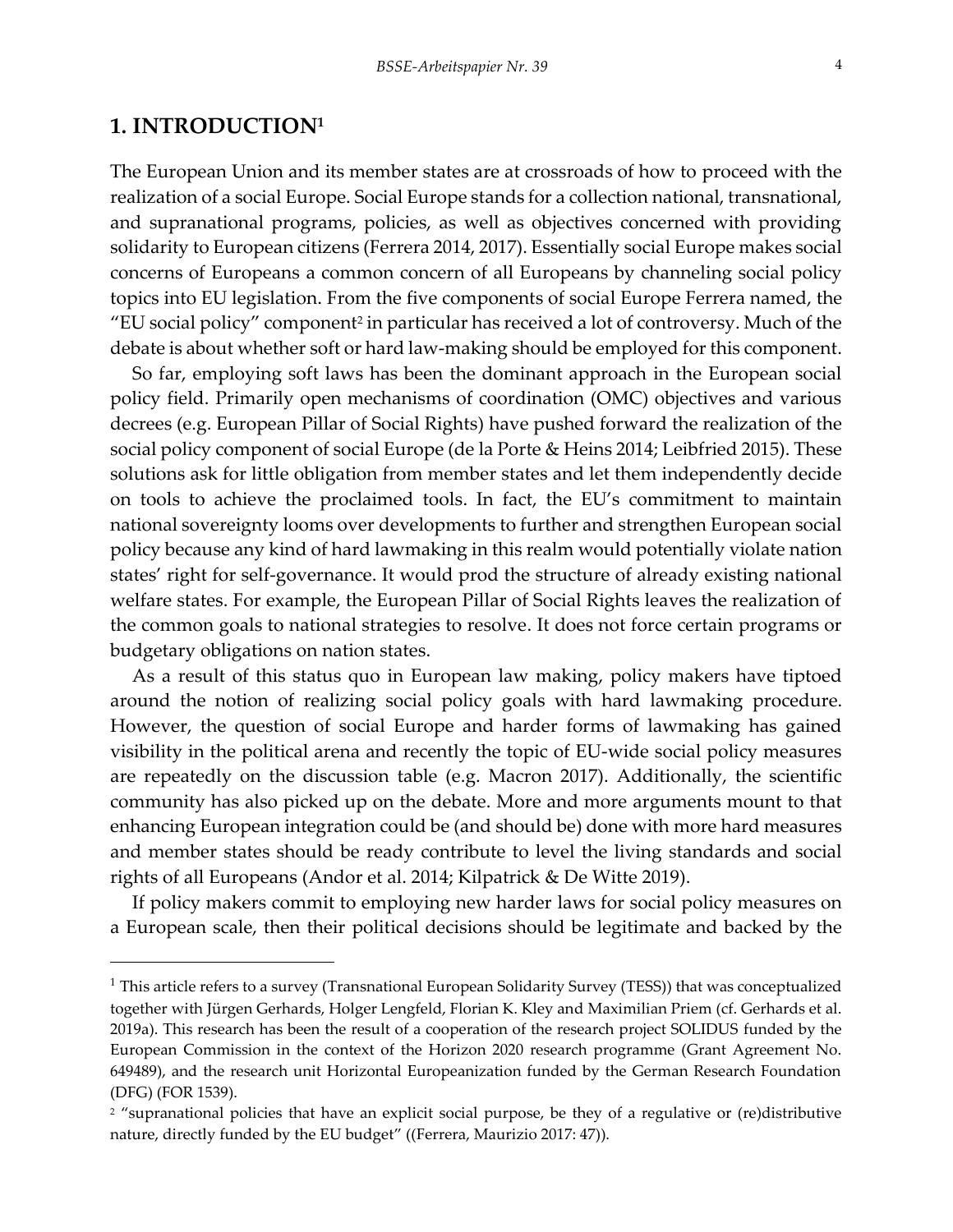public's support. Thus, it is important to understand how the general public feels about implementing (hard) measures to realize a social Europe, to introduce schemes connected to EU social policy. The current paper sets out to investigate this by focusing on public opinion related to EU social policy. It offers a better understanding of what drives individuals to support the notion of social Europe.

Conceptually, Baute and colleagues (2018) recently demonstrated that attitudes towards social Europe is a multi-dimensional concept. Such an understanding of attitudes corresponds well with Ferrera's (2014, 2017) theoretical multi-component description of social Europe. From the five dimensions Baute and colleagues identified, *interpersonal solidarity* covers attitudes toward European social policy (the same concept has also been coined European welfare solidarity (Gerhards et al. 2019a), transnational solidarity (Ciornei & Recchi 2017), and supranational solidarity (Díez Medrano et al. 2019)). The current paper's scope covers these attitudes. This paper focuses on the public opinion about how strongly do Europeans support social policy measures executed on the European level. Other Europeans are the direct recipients of these social schemes. In other words, supporting the notion of EU social policy can be understood as the willingness to extend solidarity to Europeans living in vulnerable social positions.

Only a handful of studies focus on the general population's attitude toward EU social policy and they paint a mixed picture (cf. Baute et al. 2018; Vandenbroucke et al. 18 December, 2018). On the one hand, there is clear indication that the majority of Europeans support the notion of European welfare solidarity. There is growing evidence that Europeans are willing to help fellow Europeans in need and extend solidarity to those living in other European countries (Baute et al. 2018; Baute et al. 2019b; Ferrera & Pellegata 2019; Gerhards et al. 2016; Vandenbroucke et al. 18 December, 2018; Vision Europe Summit Consortium 2015). Newest findings even suggest that Europeans almost unanimously support vulnerable Europeans (Gerhards et al. 2019a; Gerhards et al. 2019b). On the other hand, Lahusen and Grasso (2018) are more cautious about proclaiming unconditional support for solidarity among Europeans, when looking at past actions expressing solidarity. Lahusen and Grass (2018) stress that solidarity at the European level is not favored by all Europeans and growing Eurosceptic sentiments undermine solidarity. Thus, this potentially overshadows European solidarity's prominence in the near future. Others name plain self-interest (both connected to personal and national interests) as hurdles for the solidification of European welfare solidarity (Ciornei & Recchi 2017; Genschel & Hemerijck 2018). Furthermore, some findings also indicate that individuals are rather hostile of transferring the competences of the national welfare state to the European level, are only ready if there is a certain level of trust present among the general public (Hooghe & Verhaegen 2017). Lastly, once the general tone of the inquiry is removed, findings point to a lack readiness to support the implementation of a supranational (European) social security system (Baute et al. 2018; Gerhards et al. 2016; Gerhards et al. 2019a; Meuleman et al. 2018). Overall, there are discrepancies in the results.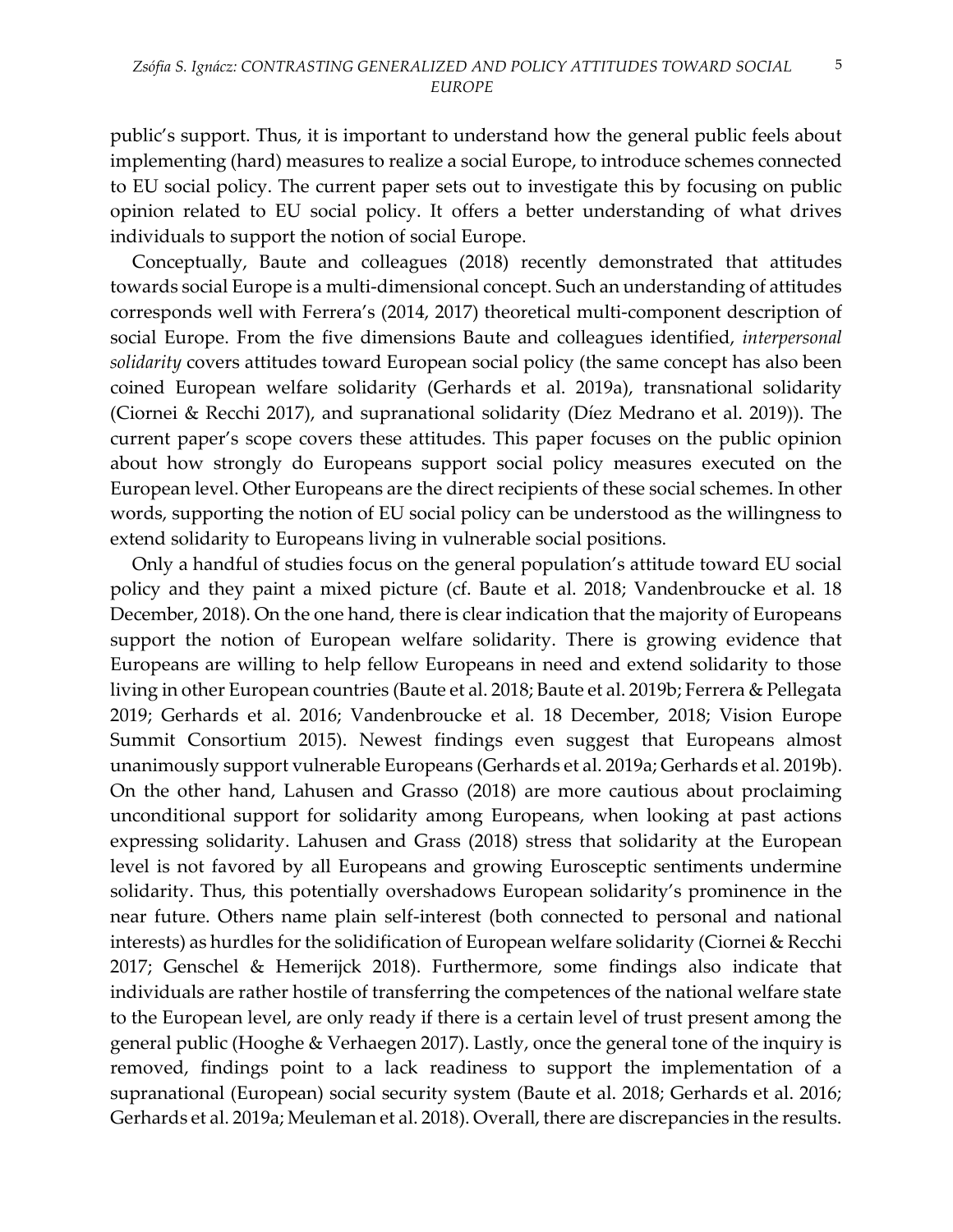The discrepancies between the empirical results from different research project can stem from the variety of the data collection methods employed (including interview and data collection methods, representativeness of the samples), but also from the scope of the studies and their conceptual realization of the measurement. The measurement of attitudes range from generalized attitudes related to the principles of European social policy (generalized attitudes) to very concrete policy solutions or social policy schemes (policy attitudes). Studies focused more on generalized attitudes, report more positive responses related to European solidarity. In contrast, studies tapping policy attitudes portray far less support for solidarity. In other words, the support of EU social policy fizzles out once it is about concrete policies and not just the general support.

However, when connecting these observations, there is indication that methodological and design related causes are not only responsible for the discrepancies. In studies where both types of attitudes have been surveyed (Baute et al. 2018; Gerhards et al. 2019a), the gap persists, despite of the data stemming from the same data source for both attitude types (from the BNES in 2014 and the TESS in 2016, respectively). This suggests that the reasons behind the inconclusive evidence cannot be related solely to methodological discrepancies between the studies and could also be related to the substantive reasons and mechanisms in the background.

In spite of systematic differences, studies have not investigated the link between generalized attitudes and policy attitudes for this topic, albeit it being important information for policy-makers. In fact, both types attitudes of have been rarely discussed in the same study and have certainly not been connected. The only exception is the paper by Baute and colleagues (2018), where a both generalized attitudes toward European welfare solidarity and policy attitudes is tested in a measurement model. In their framework, generalized attitudes are referred to as principles of interpersonal solidarity and policy attitudes are coined as support for the implementation of European social security system (Baute et al. 2018: 360). The authors confirm that generalized and policy attitudes both are part of the latent concept "attitudes towards social Europe". Furthermore, they verify that generalized and policy attitudes are two separate subdimensions of interpersonal solidarity in their measurement model. The nature of the applied method (confirmatory factor analysis), however, is unsuitable to discuss the rift between the two subdimensions and the causes of this rift.

However, no study has explored so far how and when high support rates for principles of European solidarity break down and Europeans become divided about the realization of social schemes or establishment of institutions adopting the general principles of EU social policy. Nonetheless, understanding why positive generalized attitudes fizzle to less affirmative (even hostile) policy attitudes could provide important information for public policy actors and to ensure the legitimacy of any further political steps to intensify the realization of a social Europe. The reasons for the gap between the two types of attitudes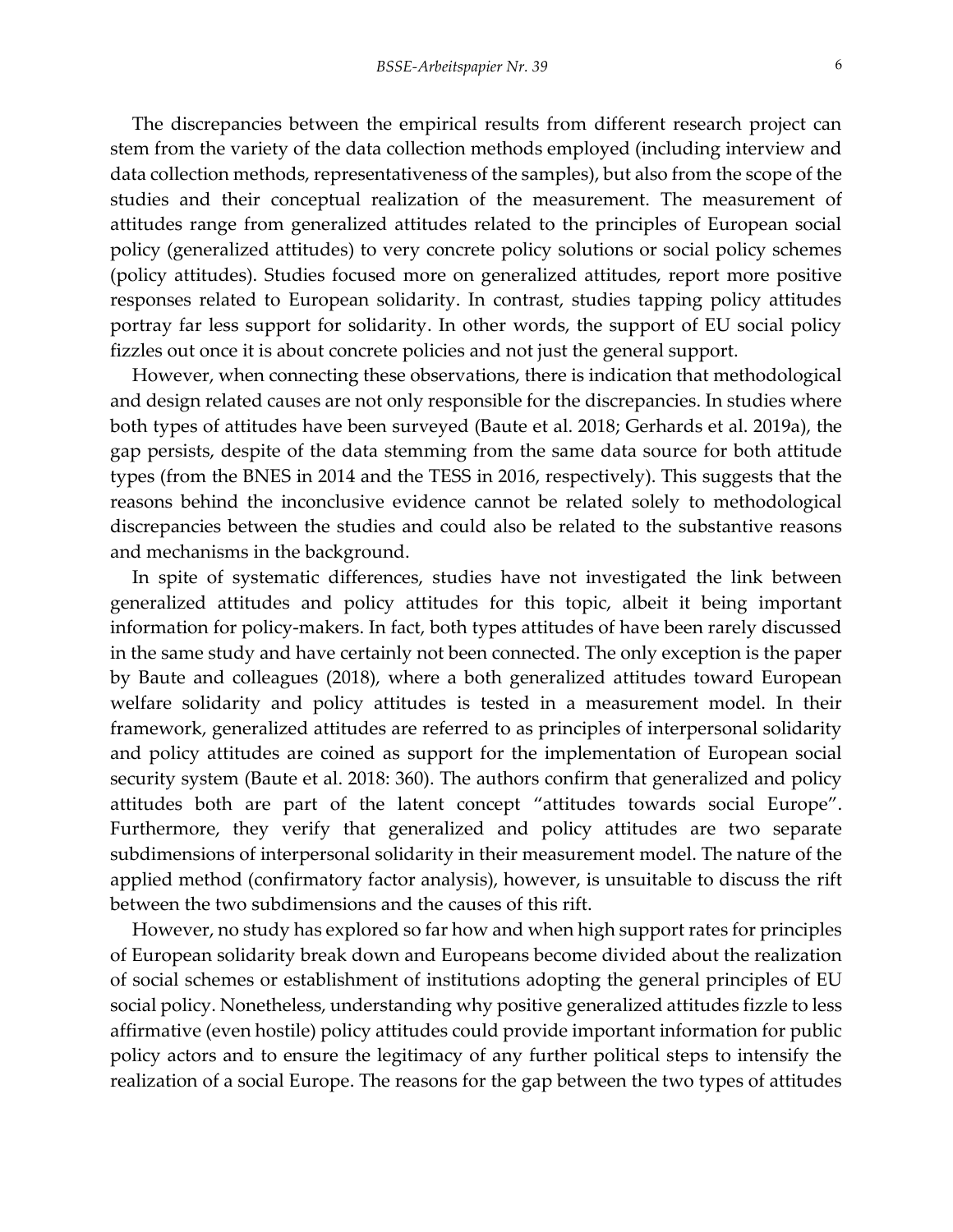can be framed as a methodological or as a substantive perspective. This paper focuses on the substantive aspect. $3$ 

The current study focuses the relation between generalized and policy attitudes towards European social policy. It poses the research question: what influences the relationship between generalized and policy attitudes towards European social policy? To answer this question the paper explores, what factors are responsible for reported high support rates for attitudes towards the principles of European social policy (i.e. generalized attitudes), but low support rates for attitudes toward uniform European welfare system. Three main groups of factors are discussed, which can be responsible for the discrepancies in response rates: (1) self-interest, (2) specific value orientations underpinning, (3) relations to the EU (and the nation state).

The paper continues by describing the theoretical consideration relevant to explain the difference between generalized and policy attitudes related to European social policy. It describes the potential connections between the two types of attitudes. In the same section, the different mechanisms explaining the relationship of generalized and policy attitudes are also discussed. Furthermore, hypotheses are also developed to test the mechanisms. In the third section of the paper, I discuss the research design and methodological steps employed in the analysis. The fourth section reports the results and gives account of the empirical finding. In the final section of the paper the results are discussed.

# **2. THEORETICAL CONSIDERATIONS**

 $\overline{a}$ 

#### *2.1. Conceptual framework: the link between the two dimensions*

Generalized and policy attitudes are defined in the following but only conceptually, and discussion about the operationalization will be avoided <sup>4</sup>. Generalized attitudes toward European social policy can be understood as the opinions of individuals related to general principles governing European social policy. Such attitudes are typically related to the goals of EU social policy or what is the range of EU social policy that should be achieved. Generalized attitudes do not capture concrete realizations related to EU social policy. In contrast, policy attitudes toward European social policy encompass thoughts of individuals about the implementation of concrete social policy schemes on the European level. That is, policy attitudes describe what people think of schemes ranging from the introduction of basic income schemes, unemployment scheme, EU-wide health insurance, to name a few.

7

<sup>&</sup>lt;sup>3</sup> Readers interested in the methodological perspective should look into literature on survey measurement and methodological foundations of measuring attitudes (Aalberg 2003; Eagly & Chaiken [1993] 2011; Rokeach 1980, 1968).

<sup>4</sup> For a slightly different categorization for national welfare state attitudes see Toikko and Rantanen (2017).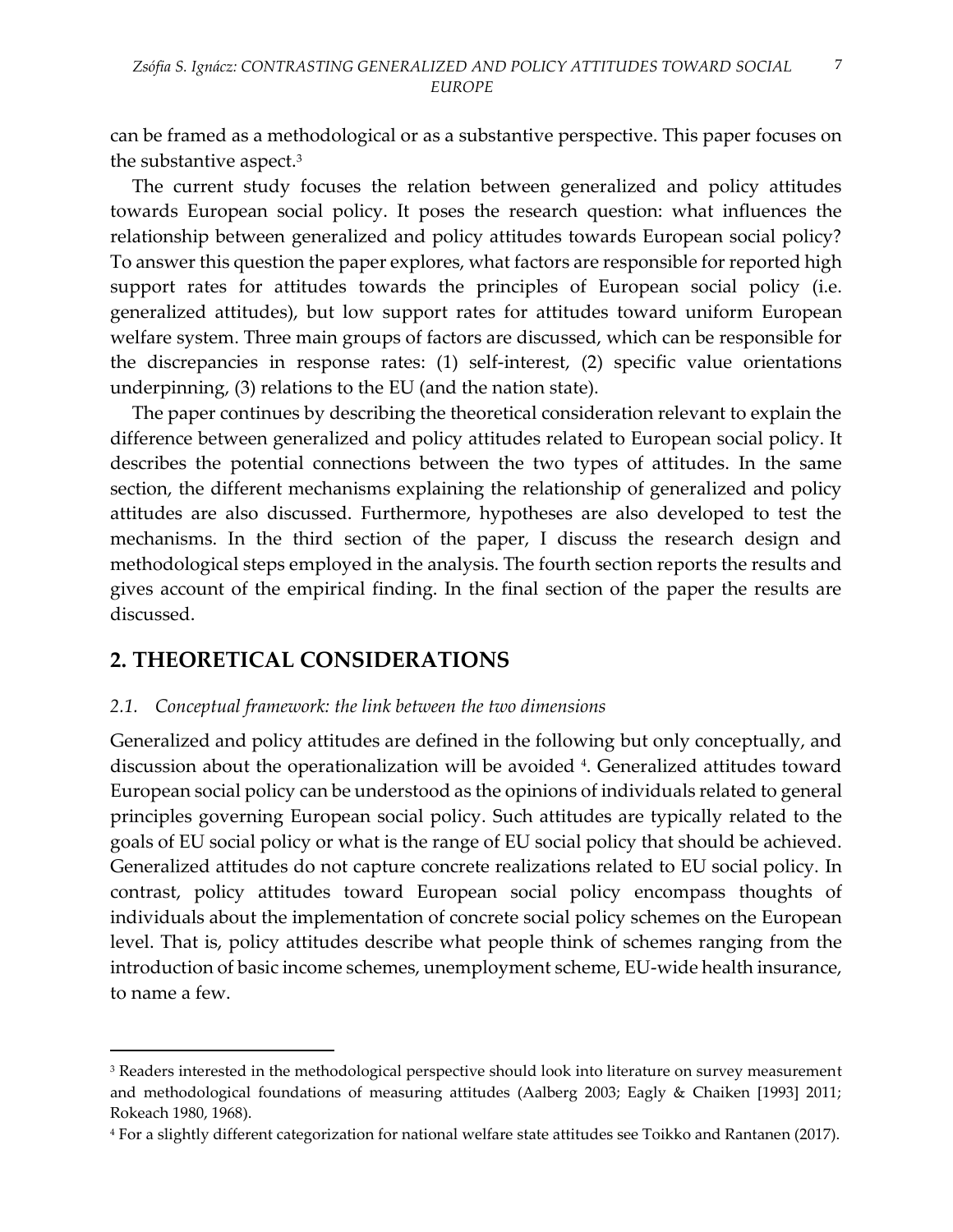To consider the relationship between generalized and policy attitudes toward European social policy and on what is this relationship contingent, it is crucial to understand both the commonalities they share and the distinct differences that set them apart. On the one hand, generalized attitudes and policy attitudes are closely connected and are both associated to the broader concept of *attitudes towards social Europe*. Thus, they share the same topic field and are interrelated enough to be discussed together. On the other hand, they deal with different subdimensions of interpersonal solidarity (Baute et al. 2018). This means that they carry a different meaning for the general public and they also cannot be substituted for each other. That is, they are distinct concepts from one another.

As they are distinct concepts, their association to one another needs to be clarified. This is a rather ambiguous situation. It is uncertain, whether we can assume a causal relationship between the two types of attitudes. On the one hand, generalized attitudes serve the basis for policy attitudes (cf. Aalberg 2003). In a broad enough understanding of generalized attitudes, they could be stand-ins for value-like concepts and they reflect values serving the basis for social Europe. On the other hand, as already noted before, generalized and policy attitudes are two subdimensions of the same concept (Baute et al. 2018). Such evidence suggests that the possible causal relationship between these two types of attitudes is unfounded. Exploring the existence of such causal relationship alone would give enough material for a paper – but would take away the focus of understanding the driving force between these types of attitudes.

So, instead of examining the existence or lack of a causal relationship and what influences this, a different approach is employed in this paper to lead the way out of this theoretical conundrum. Ultimately, the empirically observed gap between the two types of attitudes drives the further investigation of the relationship. So the prime interest of the paper is to understand what factors are responsible for the discrepancy between the types of attitudes.

To investigate this, the paper will utilize a typology, where the two type of attitudes (generalized and policy) constitute two separated dimensions and intersected with each other. To be exact: accepting or rejecting the notion of Europe social policy from a generalized perspective and the perspective of realizing a social policy program are intersected to produce in total four categories. Table 1 demonstrates the depiction of the typology and shows the categories.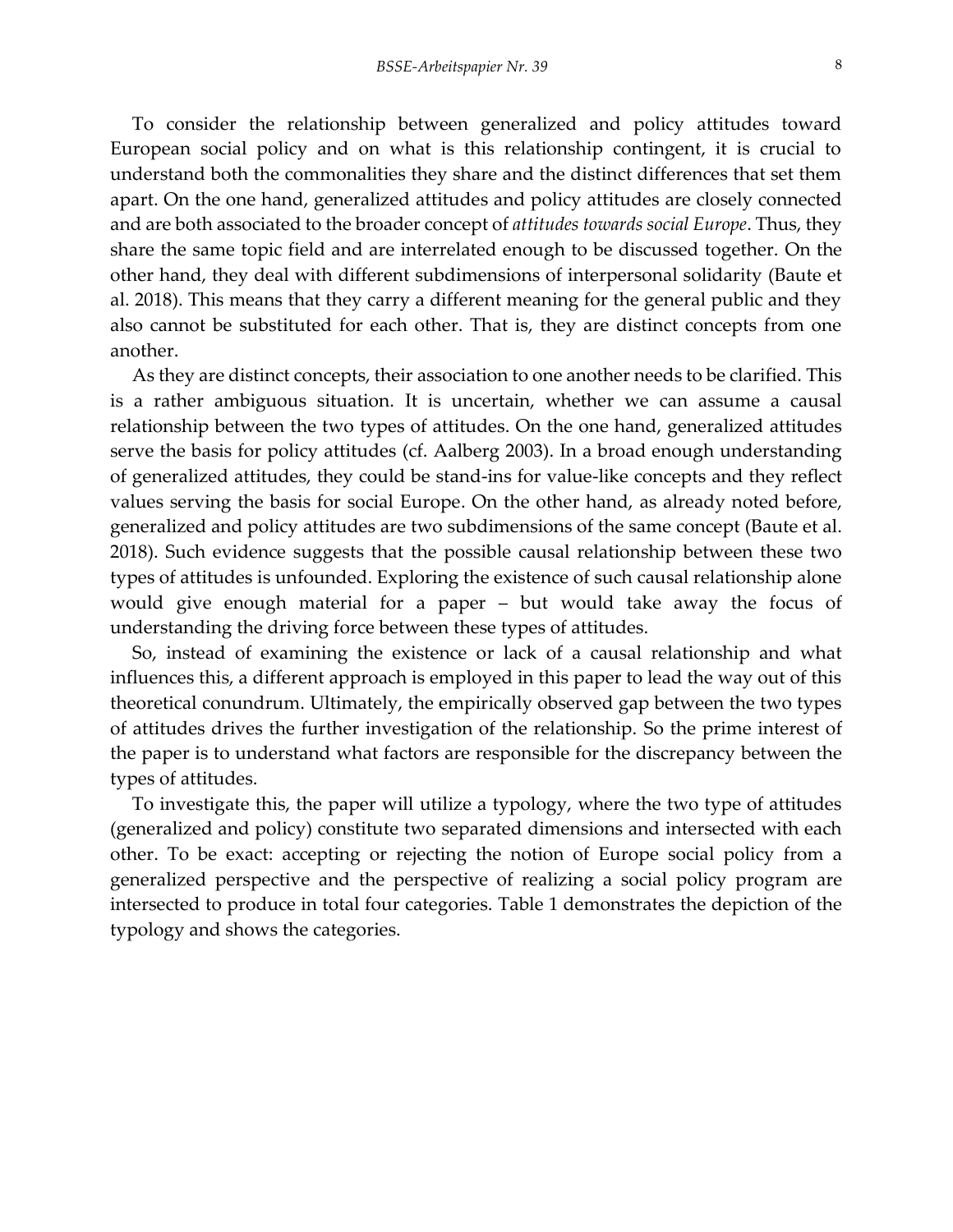| Generalized attitudes   Rejection |   | Acceptance |
|-----------------------------------|---|------------|
| Policy attitudes                  |   |            |
| Rejection                         | A |            |
| Acceptance                        |   |            |

#### **Table 1** Typology of attitudes towards social Europe

From a policy perspective and to answer our main research question two categories are the most interesting: cells (B) and (D). In relation to the legitimacy of any kind of political decision regarding the enhancement of social Europe, it is important to understand what factors contribute to someone accepting not only the principles related to EU social policy, but also supporting the implementation of social policy measure. Additionally, it is just as crucial to understand who only agree with the basic principles, but reject the implementation of supranational social policy schemes. Lastly, to solve the puzzle of the discrepancies observed in the literature, it is important to understand how these two groups of individuals differ from each other.

Thus, the paper's primary focus will be these two categories. In the following, I will recount different factors, which can influence attitudes towards social Europe. I will focus on mechanisms, which help shed light on why someone support both principles of EU social policy and the implementations of EU social policy. Furthermore, I will also take into account factors that could explain the reasons between a respondent falling into category (B) versus (D).

#### *2.2. Explanatory mechanisms*

In the following three mechanisms are discussed and how factors related to these mechanisms can potentially affect the support for EU social policy. The three mechanisms are: self-interest, value-orientation, and mechanisms connected to transnationalism. The hypotheses are formulated for each mechanism in pairs. Hypotheses earmarked with 'a' address the likelihood that someone will support both generalized and policy attitudes at the same time (instead of another constellation), and those with 'b' formulate assumptions about the odds that someone is willing to support policy attitudes on top of generalized attitudes, i.e. these hypotheses help to locate factors responsible for how support disappears between generalized attitudes and policy attitudes.

Several of the explanatory factors for attitudes towards EU social policy is motivated by self-interest. The idea is that those who would be direct beneficiaries of EU social policy would have the interest to also support it. Due to his mechanism, we can expect that those in vulnerable social position, will express higher support rates for the EU social policy. While there are arguments stressing that vulnerable individuals fear that the introduction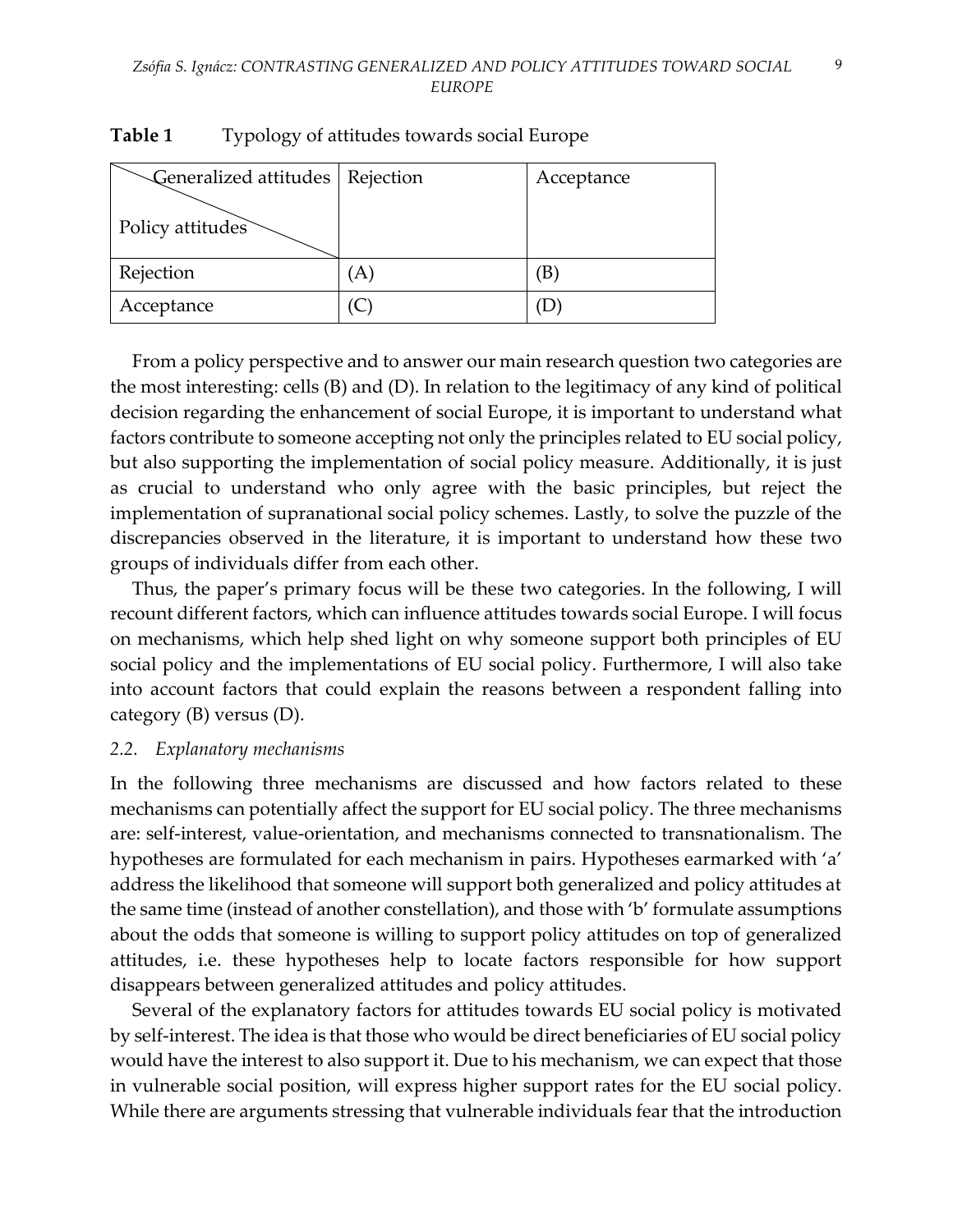of European social policy lead them to turn away from such policies (Berg 2007; Gerhards et al. 2016; Mau 2005), this argument has proven to be ungrounded for the large part (for an exception see Berg 2007). In fact, studies focusing on generalized attitudes and policy attitudes have both found that individuals in lower socio-economic position or with lower social status are more likely to support EU social policy (Gerhards et al. 2016; Gerhards et al. 2019a; Gerhards et al. 2019b; Mau 2005). This is argument is also supported in the realm of *national* welfare attitudes, where self-interest guides individuals to support social policy programs as they would be the main beneficiaries of the system.

Previous studies have also presented counterarguments and have explained why vulnerable individuals would oppose European welfare solidarity. The rationale is that self-interest, in fact, leads vulnerable groups to reject European level social policy, because they fear that it will mean less benefits for them. However, their empirical findings did not support this argument. On the one hand, Berg (2007) using the Swedish SOM study from 2004 showed that people from lower occupational classes (i.e. blue collar workers) were more likely to support European level social policy than those from higher classes. On the other hand, neither Mau (2005) using Eurobarometer data from 2000 nor Gerhards et al (2016), with EES data, found indication for a structural divide.

Given these considerations, I hypothesize that:

- H1a. The lower one's socio-economic status the higher the probability that they acceptance of both generalized and policy attitudes towards EU social policy.
- H1b. The odds of supporting both generalized and policy attitudes towards EU social policy is higher for those in low socio-economic positions than for those is high socio-economic position.

We can further expect that the mechanism of self-interest can also be linked to market dynamics (cf. Häusermann et al. 2015). In particular, the double dualization theory of European labor markets emphasizes how the vulnerability gap between insiders and outsiders is marked (Häusermann & Schwander 2014; Heidenreich 2015; Rueda 2014). On the individual level this would mean that if self-interest guides attitudes, then labor market position of individuals can influence their beliefs on EU social policy. Insiders of labor market have a much more cushioned social position than outsiders and they are also less reliant on the welfare state, so they have less interest in the development of EU social policy. On the other hand, outsiders in weak labor market positions could benefit from furthering EU social policy. Self-interest plays a role, because outsiders of European labor markets would not be necessarily the main contributors of EU social policy, but they would certainly be the main target groups and recipients of EU welfare benefits.

Stemming from the nature of the double dualization theory, not only personal interest could motivate individuals, but also national interests can serve as the basis for individuals to support or oppose EU social policy. Double dualization also emphasizes how northern EU countries have more stable labor markets resulting in that citizens of these countries have better chances of securing employment for themselves and having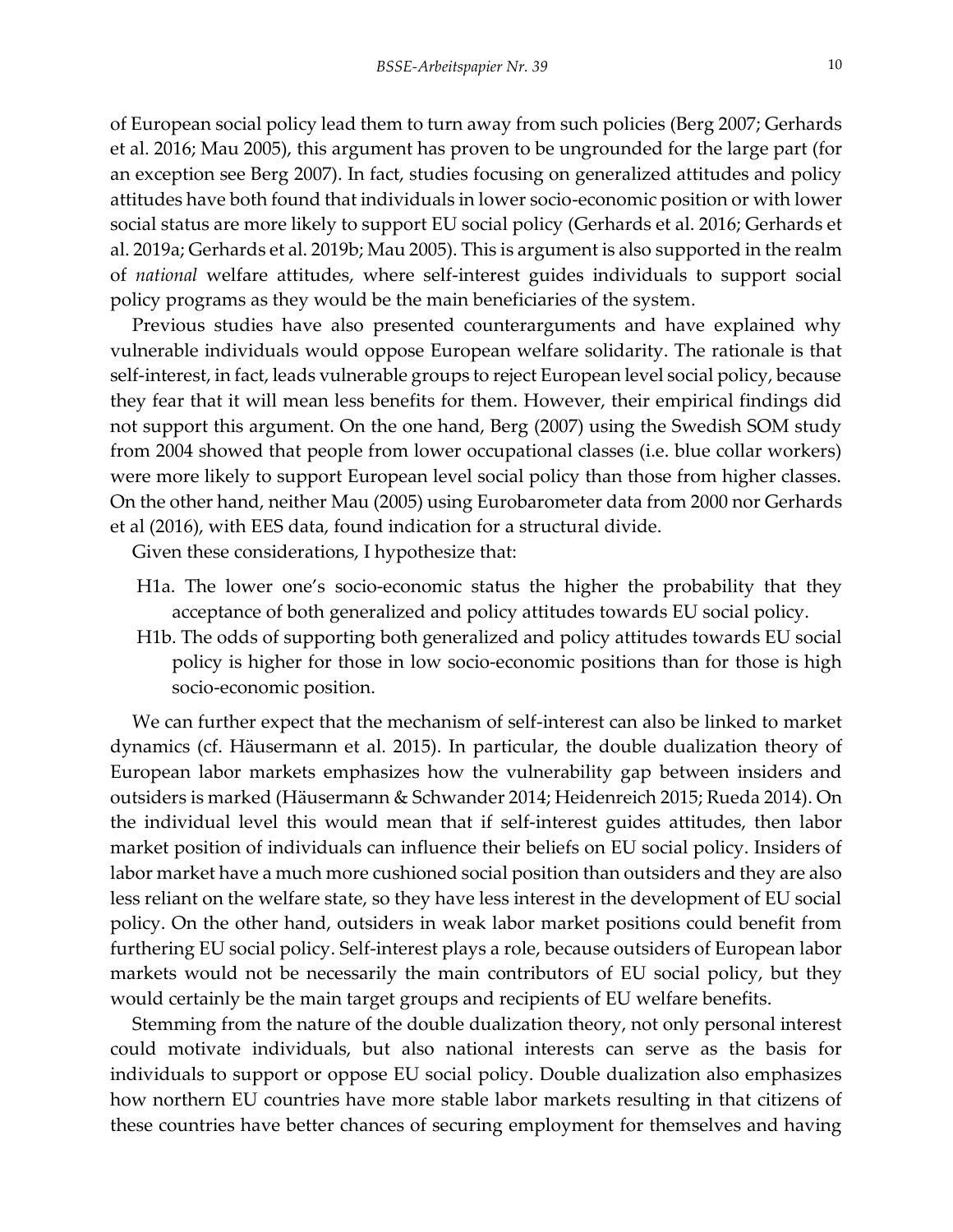steady incomes (Heidenreich 2015, 2016). This also means that the vulnerability of those living in southern EU member states is higher: the income inequalities are higher and should citizens lose their employment in these countries, they are less likely to be immediately employed again due to the exclusion mechanisms. Thus, from this follows that the interest of citizens in southern European countries dictates that they support EU social policy more strongly than those living in northern EU member states. Therefore, the following hypotheses can be formulated:

H2a. Individuals living in southern EU countries have higher probability to accept of both generalized and policy attitudes towards EU social policy.

On top of such direct effects of the self-interest mechanism, it is also worth to consider how the vulnerability of individuals in *cross-national relativity* could play a role in their views in EU social policy. Personal and national interests can mount together to influence what individuals think about EU social policy. In particular, individuals would strongly oppose EU social policy if they are in a vulnerable labor market position and live in affluent, prospering countries, where social security systems are of high quality. These people are highly reliant on social security – and an introduction of EU social policy could mean that the social safety net that they strongly depend on could potentially loosen for them. Connected to this, EU social policy would relativize the social position of individuals on an EU scale – and with that also the level of vulnerability. This is in contrast to national welfare states, where individuals share the burden and the benefits of the EU social policy only within their own nation state. Thus, those in more prosperous countries but in a nationally vulnerable position may be better off in some case than affluent individuals in economically poorer countries. Taking these considerations into account:

- H3a. Individuals with outsider labor market status living in northern EU countries will have higher probability to accept of both generalized and policy attitudes towards EU social policy.
- H3b. The odds of supporting both generalized and policy attitudes towards EU social policy is lower for those vulnerable individuals living in a northern European country.

Moving on to the next mechanism to influence attitudes towards EU social policy, I focus on the how values guide people's disposition about EU social policy. In general, values can be considered the underlying yardsticks for attitudes. Values are often regarded as the abstract foundations that anchor attitudes (Hitlin & Piliavin 2004). Thus, values underpinning EU social policy are relevant for attitudes for EU social policy. If individuals adhere to these underlying values then they should also support the notion of EU policy. The current paper differentiates between two value universes: political value orientations and justice principles.

Political value orientations are considered bipolar: individuals can have either leftwing or right-wing orientations. These value orientations address general principles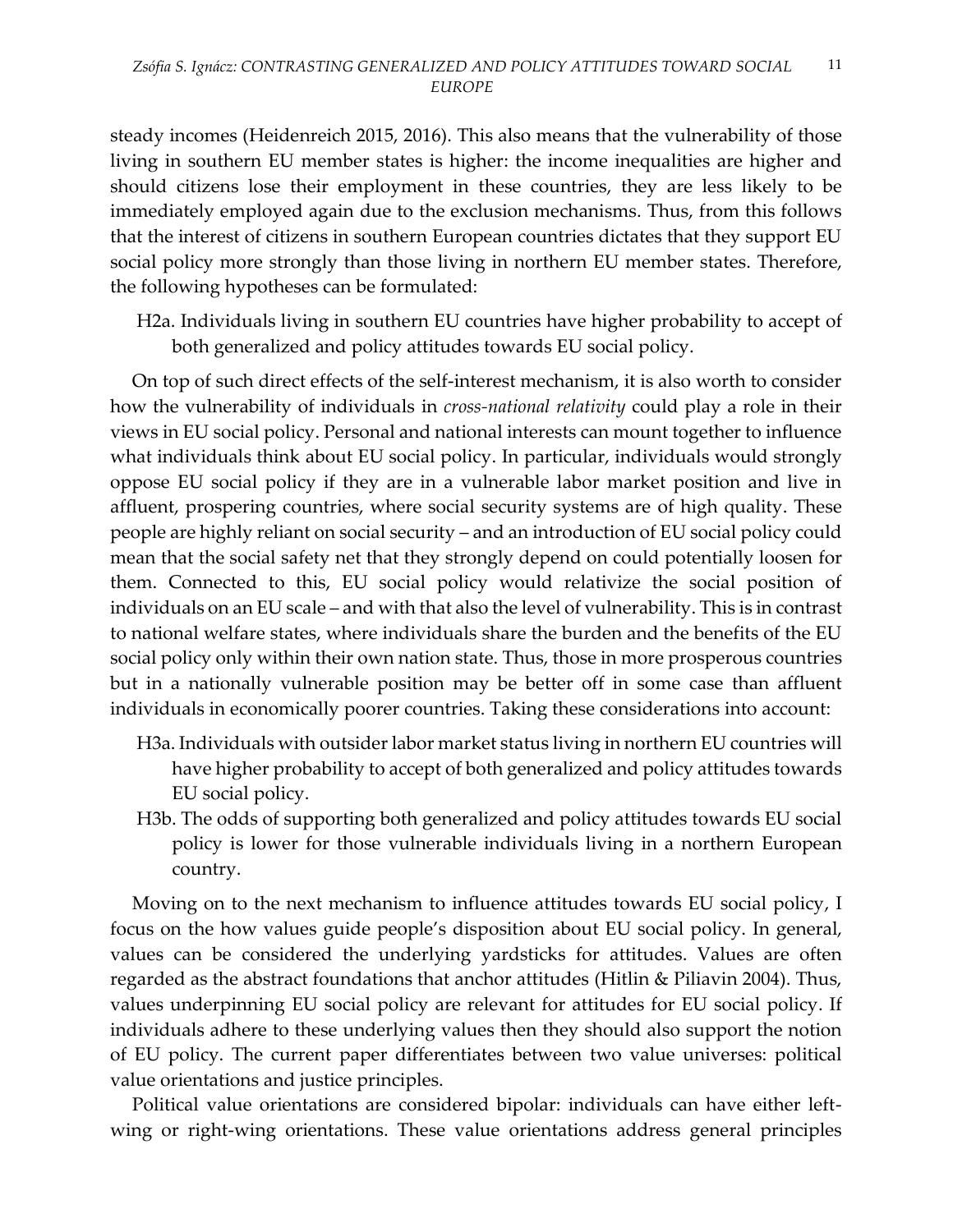partially also associated with welfare state and welfare provision. In particular, left-wing ideology is closely linked historically to redistribution and social policy measures. Furthermore, in the political arena the main contenders of EU social policy are also leftwing politicians (Vesan & Corti 2019). Thus, left-wing ideology could serve as the basis for attitudes toward EU social policy. Recent findings have corroborated this mechanism in case of general attitudes (Gerhards et al. 2016; Gerhards et al. 2019b), as well as policy attitudes (Gerhards et al. 2016). On top of this, the same mechanism is reflected in studies focusing on national welfare attitudes: citizens leftist orientations support universalistic, redistributive policies, while individuals with right-wing orientation are conservative and oppose welfare state provision (Gelissen 2000).

- H4a. The more left-oriented political values individuals have higher probability to accept of both generalized and policy attitudes towards EU social policy.
- H4b. The odds of supporting both generalized and policy attitudes towards EU social policy is higher for more left-oriented individuals.

On top of the political value orientation, justice principles are also relevant for attitudes towards EU social policy. Justice principles constitute citizens' preferences for a certain distributional logic. The justice principle 'need' states that share of goods should be distributed such that everyone's basic needs are met. This principles is reflected in the general notion of EU social policy. Additionally, the need principle is considered a core principle for *national* welfare states (Arts & Gelissen 2001). Empirically, Gerhards and colleagues (Gerhards et al. 2019a; Gerhards et al. 2019b) have identified the need principle being positively associated with general attitudes toward EU social policy. Based on these considerations, those people who adhere to the need principle are the ones who not only support EU social policy in general, but are ready to commit to implementing an EU-wide social policy schemes.

- H5a. The more need-oriented individuals have higher probability to accept of both generalized and policy attitudes towards EU social policy.
- H5b. The odds of supporting both generalized and policy attitudes towards EU social policy is higher for more need-oriented individuals.

In both cases (political value orientation and justice principles) the commitment to the values can influence the effect they have on attitudes. The more strongly a person is committed to values support the EU policy, the stronger the mechanism with manifest in attitudes. Thus, the intensity of response could mitigate the effect of political value orientations and justice principles.

The last set of factors are related to concepts of transnationalism and cosmopolitanism. This factor is related to the transnational embeddedness of individuals and their connectedness the affairs reaching beyond their nation state. But the character of factors is mixed, because the transnationality of individuals can be understood both from a structural and cultural perspective. While transnationalism from a structural perspective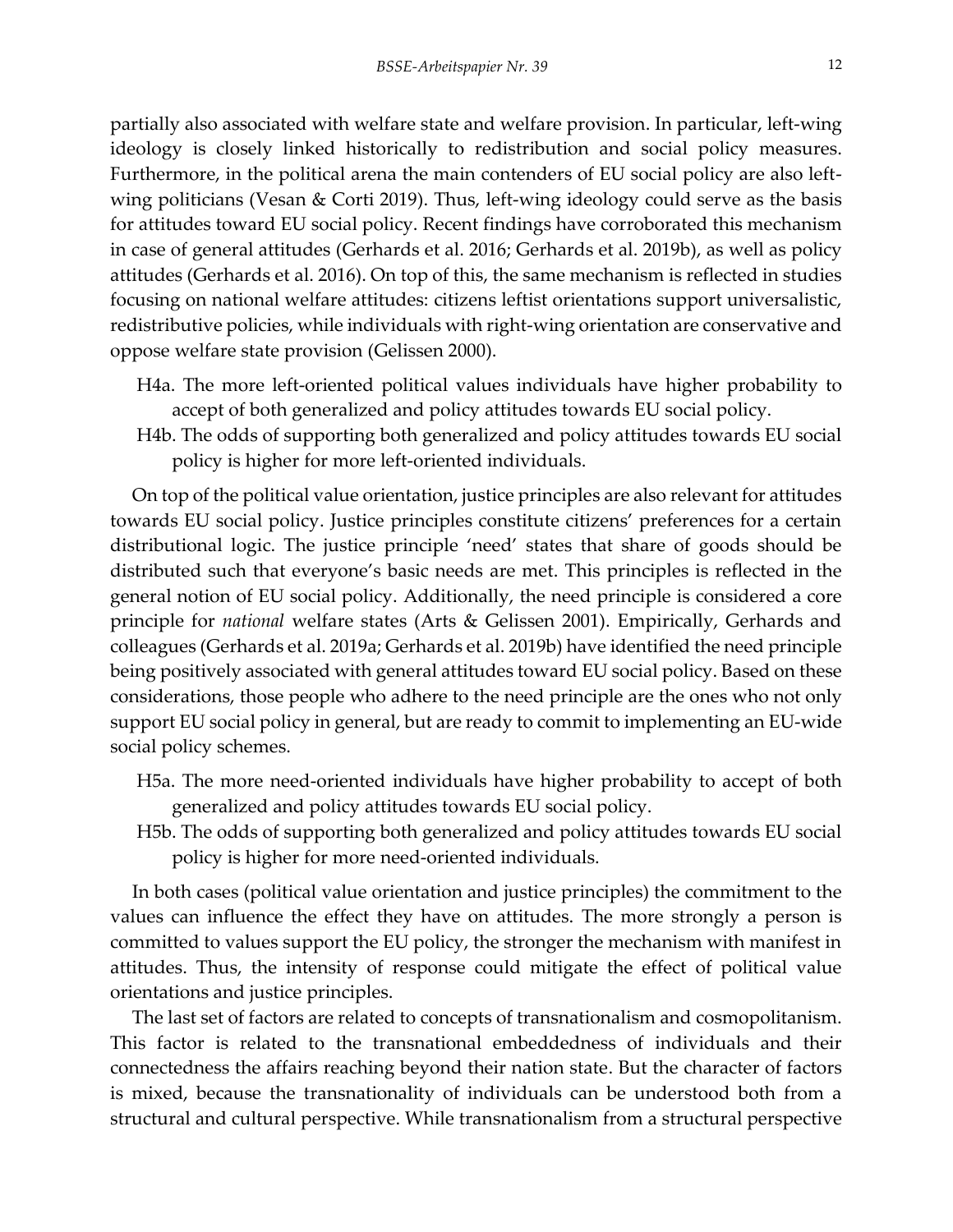reflects how mobile individuals are across national borders and how connected they are internationally, the cultural aspect of transnationalism is related to value and affectual underpinnings associated to cosmopolitanism.

Structurally, those individuals who engage in transnational practices and are less confined to national containers, will also have a higher chance to move and make use of EU-wide policies and regulations (not only limited to social policy). Transnationally connected individuals would be open to measures implemented on the EU level in general, because their point of reference is not confined to the nation state due to their transnationality. Thus, it is relatively easy to comprehend the notion transnational (or supranational) measures for transnationally mobile individuals.

However, there is also the counterargument related to how transnationality is just another marker for being affluent. In fact, those who engage in transnational practices are more likely to be affluent in their own country (Delhey et al. 2015; Mau & Mewes 2009). Drawing on the self-interest mechanism, individuals who are transnationally wellconnect would have little interest in EU-wide social policies. They already have the ability to move around the EU and live where it best fits their interests thanks to the EU right to free movement decree (The Treaty of Lisbon 2007). However, there is growing evidence that transnational practices foster positive attitudes towards the European Union (Kuhn 2015). This would suggest that potentially transnational practices potentially also promote other aspects connected to European integration.

- H6a. Individuals engaging in more transnational practices are more probable to accept both generalized and policy attitudes towards EU social policy.
- H6b. The odds of supporting both generalized and policy attitudes towards EU social policy is higher for those with higher transnational engagement.

The cultural aspect of transnationality can also prove to be relevant in shaping attitudes toward EU social policy. Recently, cosmopolitanism has been emphasized as a new cleavage where cosmopolitans and nationalists line up against each along several aspects (Teney et al. 2014; Zürn & Wilde 2016). Given the nature of EU social policy and how it breaches national interests and considers the interests of Europeans independent of their nationality, the nationalists can be expected to be strong opponents toward EU social policy in general. In contrast, those exhibiting strong affectual ties to the EU will also be likely to feel solidarity toward other Europeans. This latter argument has been demonstrated in a recent publication from Kuhn and colleagues (2017). The coauthors demonstrate that cosmopolitanism does play a key role in whether Europeans are ready to redistribute income across European boarders. Furthermore, Baute and colleagues (2019a) show that identifying with the EU promotes transnational solidarity among Europeans. Thus, having primarily sense of connectedness to Europe could boost the support for generalized and policy attitudes as well.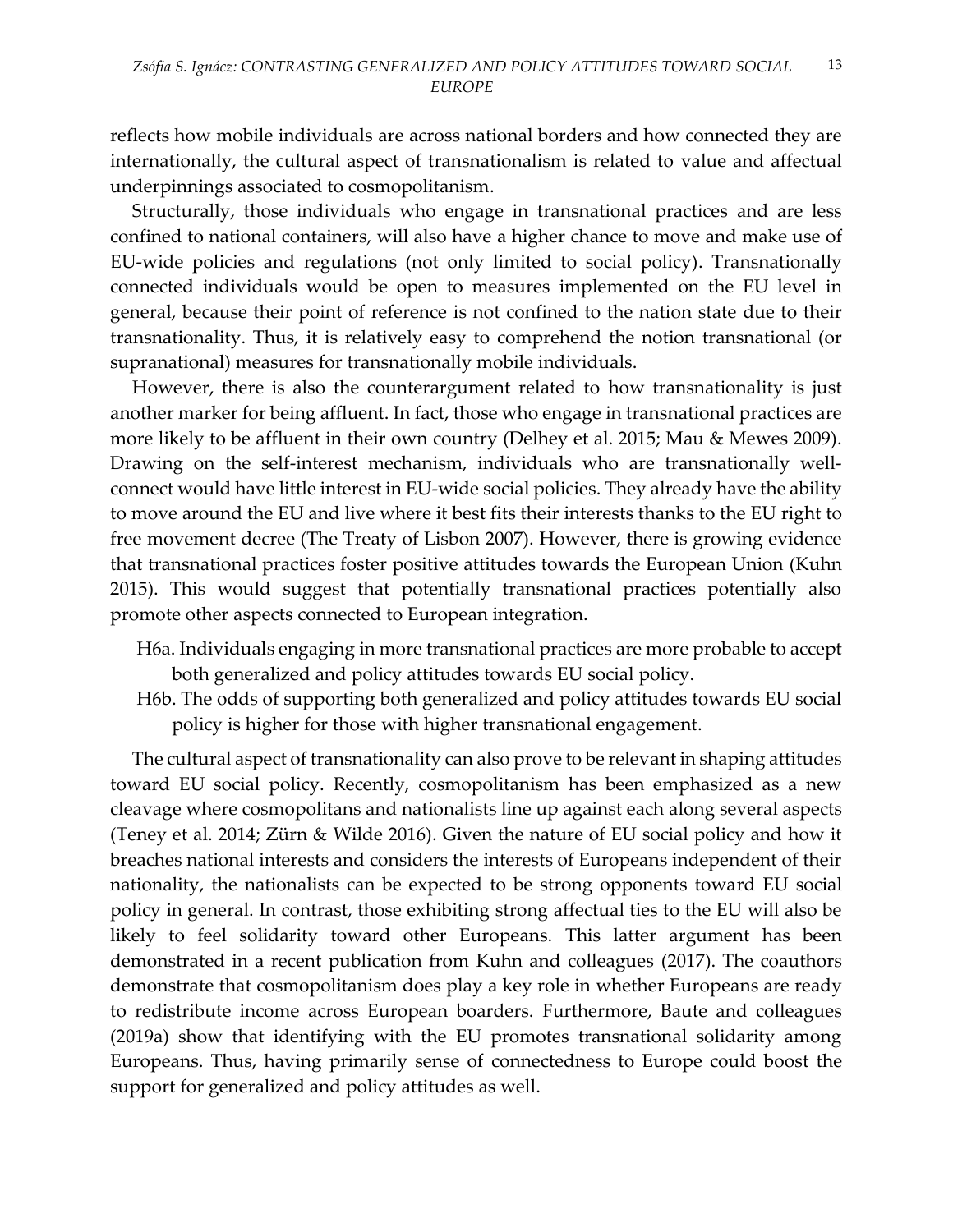- H7a. Individuals identifying with Europe will have more probability to accept of both generalized and policy attitudes towards EU social policy.
- H7b. The odds of supporting both generalized and policy attitudes towards EU social policy is higher for those identifying with Europe.

Lastly, the perception of the competences of the executing body of policy measures can also play a crucial role for the support of EU social policy. Hooghe and Verhaegen (2017) emphasize that EU social policy (but effectively any EU-wide policy with an "intrusive" nature) cannot function without the trust of individuals. For individuals to be willing to allow measures to be carried over to the EU level – they need to trust the body executing the tasks related to these measures. If they lack trust in the EU and its institutions, they should be less willing delegate new competences to the EU. While general attitudes towards EU social policy do not refer to the executing body of the measures, policy attitudes are directly connected with the body implementing the changes. Thus, while we can expect that trust in the EU is fosters attitudes towards EU social policy, but more likely most relevant for the policy attitudes aspect.

- H8a. Individuals more trusting toward EU institutions will have higher probability to accept of both generalized and policy attitudes towards EU social policy.
- H8b. The odds of supporting both generalized and policy attitudes towards EU social policy is higher for those more trusting toward EU institutions.

Additionally to the high trust for positive attitudes, the performance of *national* governments may also intensify the support for EU social policy. Baute and colleagues (Baute et al. 2019b) emphasize the possible spillover effects of trust in national institutions being crucial into the trust in institutions on the EU level. If citizens do not feel that their government is competent enough, the EU taking over competences may be a welcomed alternative. This mechanism can potentially detected at both individual and country level. At the individual level, if citizens distrust their government, they potentially also question their competences to secure a social safety net. This would lead to them being open to transferring competences to the EU level.

- H9a. Individuals less trusting toward their own national government will have a higher probability to accept of both generalized and policy attitudes towards EU social policy.
- H9b. The odds of supporting both generalized and policy attitudes towards EU social policy is higher for those with less trust in their own national government.

On the country level, corruption can be a stand-in for lack of institutional trust. Therefore the presence of corruption could be potentially be a factor hindering individuals to be more open and supportive of EU social policies. The presence of corruption in a society indicates the violation of procedural justice norms and the lack of transparency related to governmental transfers. The funding from the EU is a significant and essential part of national budgets, especially in countries situated more on the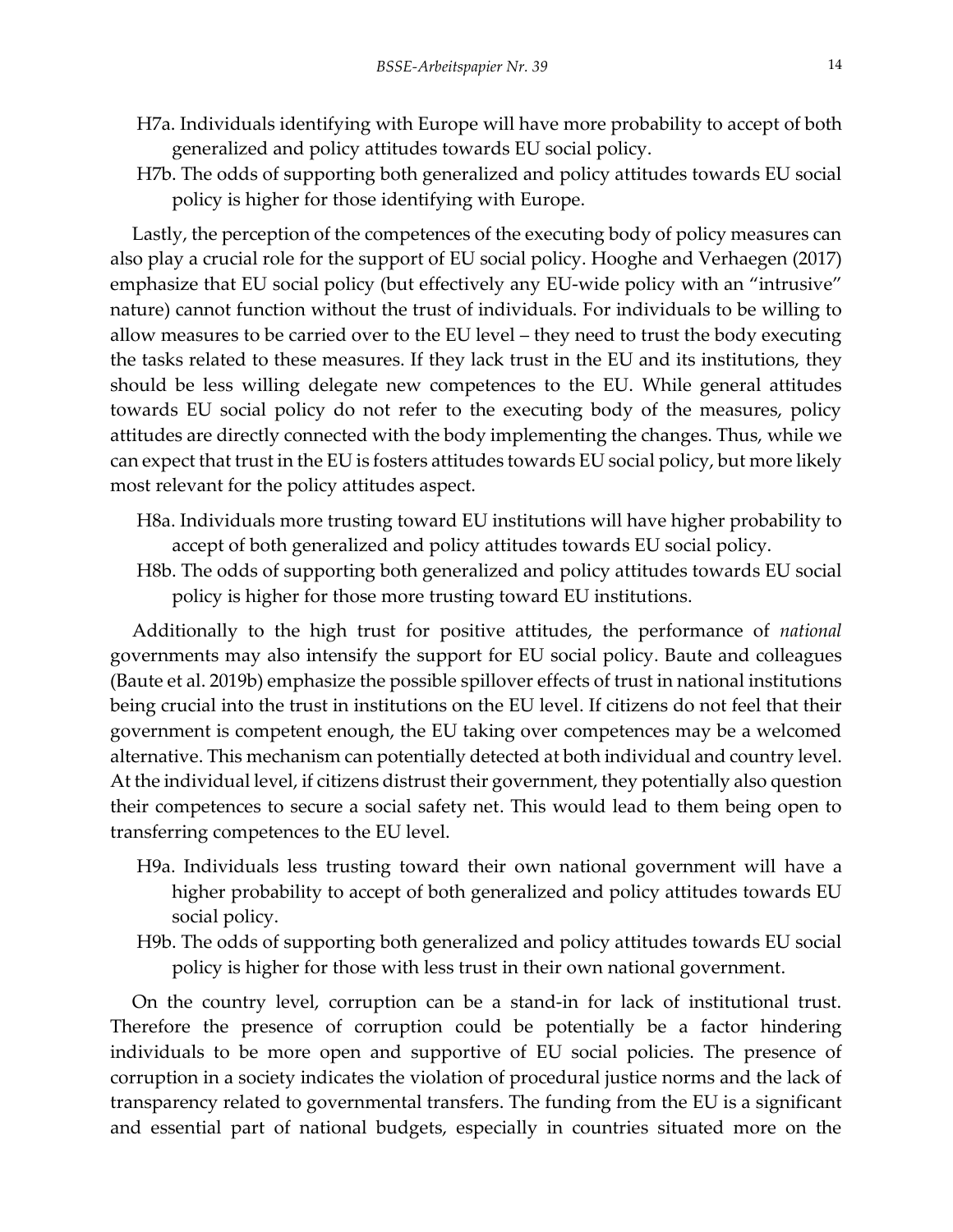periphery, or those, which have been more strongly affected by the economic crisis. Additionally, funding from the EU is distributed by policy makers on the national level. However, if corruption is an issue in a given country, individuals may wish to transfer the competences related to EU funding to potentially more trustworthy actor at the EU level. From this follows that EU social policy could be seen as best executed also from an EU level and individuals will be more supportive of EU social policy, if their governments do not ensure the "safe" redistribution of EU funding.

H10a. Individuals living in countries with high level of corruption will more likely exhibit the acceptance of both generalized and policy attitudes towards EU social policy.

Overall, the above stated thoughts hypothesize systematic differences between people and the reason why their attitudes toward EU social policy can differ. As the hypotheses cover a broad range of topics, should all the above stated hypotheses be rejected, it may well be, that there is no structural/cultural background for the difference in attitudes. In other words: then no systematic differences could be determined at all. Then the results (or rather: the lack thereof) would suggest that the nature of how individuals support vague concepts much more easily than a very specific formulation of some sort of implementation connected to the same topic. In this case, measurement of the concepts would be the sole contender for the perceived discrepancies.

# **3. DATA AND METHODS**

 $\overline{a}$ 

To investigate the theoretical assumptions, the empirical analysis uses the Transnational European Solidarity Survey (TESS), a unique general population survey stemming from primary data collection.<sup>5</sup> TESS was carried out in 13 EU countries<sup>6</sup> between May and November of 2016with CATI method of telephone interviews (both landline and mobile). Respondents were exclusively registered national citizens aged 18 or older at the time of the survey. TNS Opinion and Social, the public opinion polling institution that is also responsible for the Eurobarometer surveys, carried out the survey. After listwise deletion

<sup>6</sup> For funding reasons we had to restrict our survey to 13 countries. The survey was carried out in Austria, Cyprus, France, Germany, Greece, Hungary, Ireland, the Netherlands, Poland, Portugal, Spain, Slovakia, and Sweden. We systematically selected these countries in order to gather the broadest spectrum of EU countries. We considered the following aspects: (a) whether a country formerly received or currently receives financial aid in relation to the Eurozone crisis; (b) whether the country is a member of the currency union or not; (c) to which welfare state regime the country belongs (i.e. liberal, social-democratic, conservative, Mediterranean, post-socialist). Additionally, we considered how long they have been members of the European Union. We included both founding members of the European Economic Community (EEC), as well as relatively young EU Member States.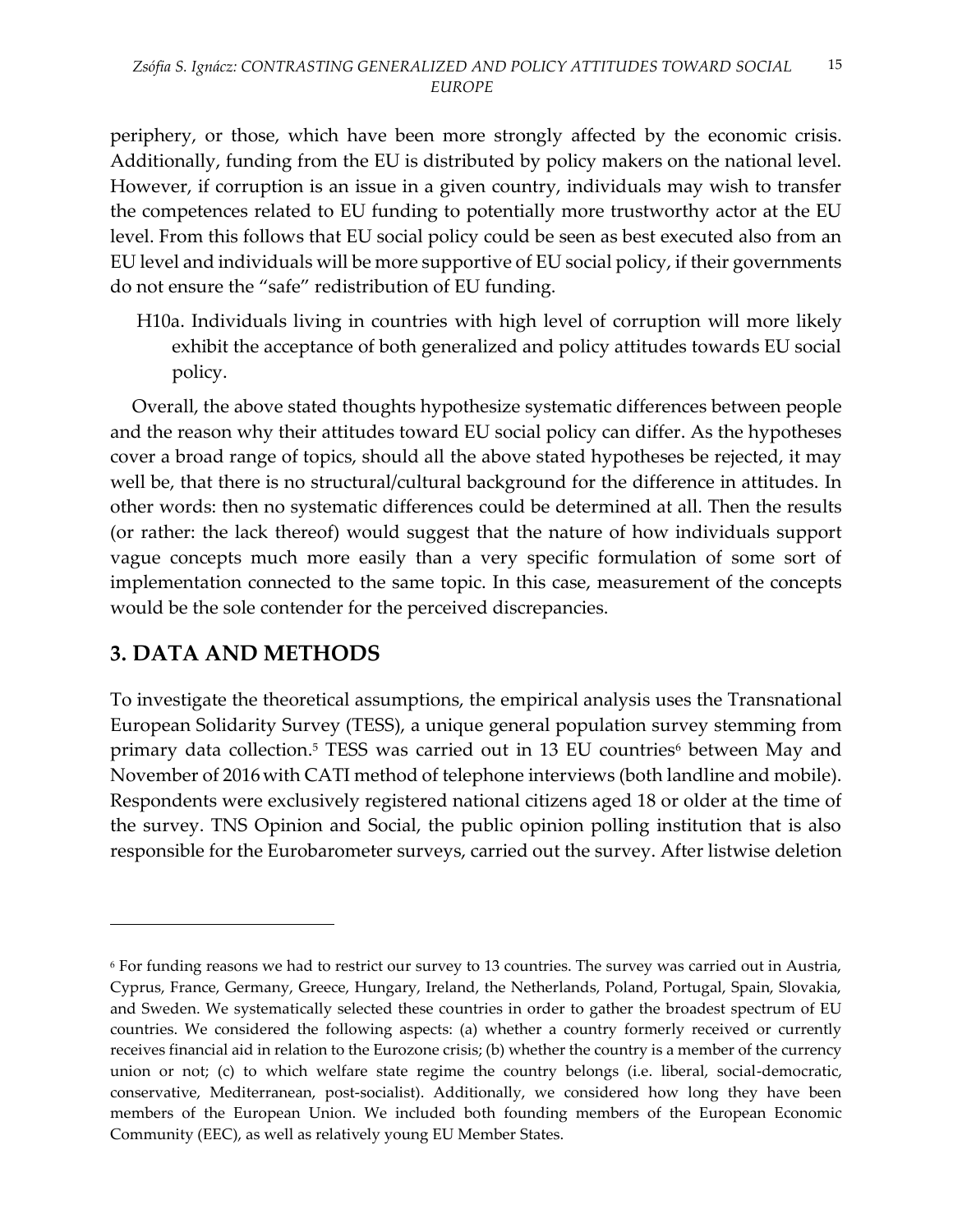of missing values among the variables applied in the analysis, the number of cases reached 9,143 respondents.

TESS is an optimal dataset to test the previously discussed assumptions, because it provides items to measure both generalized attitudes and policy attitudes. <sup>7</sup> Thus, information and data is available to construct the bidimensional typology (see Table 1). For the first dimension of the typology (generalized attitudes), four items are available in the TESS to measure as four-point Likert-scales: (1) the European Union should guarantee access to health care for everyone in the EU, (2) the European Union should guarantee a decent standard of living for the elderly in the EU, (3) the European Union should guarantee a decent standard of living for the unemployed in the EU, and (4) the European Union should reduce income differences between the rich and poor in the EU. For the second dimension of the typology (policy attitudes), there is only a single stand-alone item with the following wording (Gerhards et al. [unpublished]: 29): "There should be a uniform social welfare system for everyone in the EU, even if this leads to an increase in taxes and social spending in [COUNTRY]."

Before constructing the typology, it was ascertained that the two dimensions are not only theoretically separate dimensions, but also empirically (see Appendix for details on the measurement model). Following this the items were treated to operationalize the typology. First, the responses were dichotomized for all items. For the first dimension, respondents consenting to all four generalized attitude items (i.e. responding with tend to agree or fully agree) were put into one category, while everyone else declining at least one were grouped together to another. <sup>8</sup> Similarly, for the second dimension respondents favoring introducing a European welfare system were in one category, while those rejecting the notion were in another category. The four-category typology was then formed by intersecting the two dimensions. The categories were the following: (a) rejecting both principles and implementation, (b) accepting only principles, (c) accepting only implementation, (d) accepting both dimensions.

To test the hypotheses a set of independent variables were included in the analysis. At the individual level, the socio-economic status of individuals were measures by their highest level of education (divided into three categories: primary or less, secondary, and tertiary), their occupational class based on the EGP class scheme (Evans 1992), and the equalized household income divided into deciles for cross-national comparability. The TESS dataset lacks variables to well capture insiders and outsiders of the labor market. However an attempt is made to divide respondents based on their employment status (with categories: fully employed or self-employed, employed part-time, unemployed,

 $\overline{a}$ 

<sup>7</sup> For details on the individual distributions of the single items: see (Gerhards, Jürgen et al. 2019a; Gerhards, Jürgen et al. 2019b).

<sup>8</sup> Several other versions of the typology were tested, where the cut-off points and constellations of the four items we different. The analyses were replicated with the different versions, but the results are. See supplement for more details.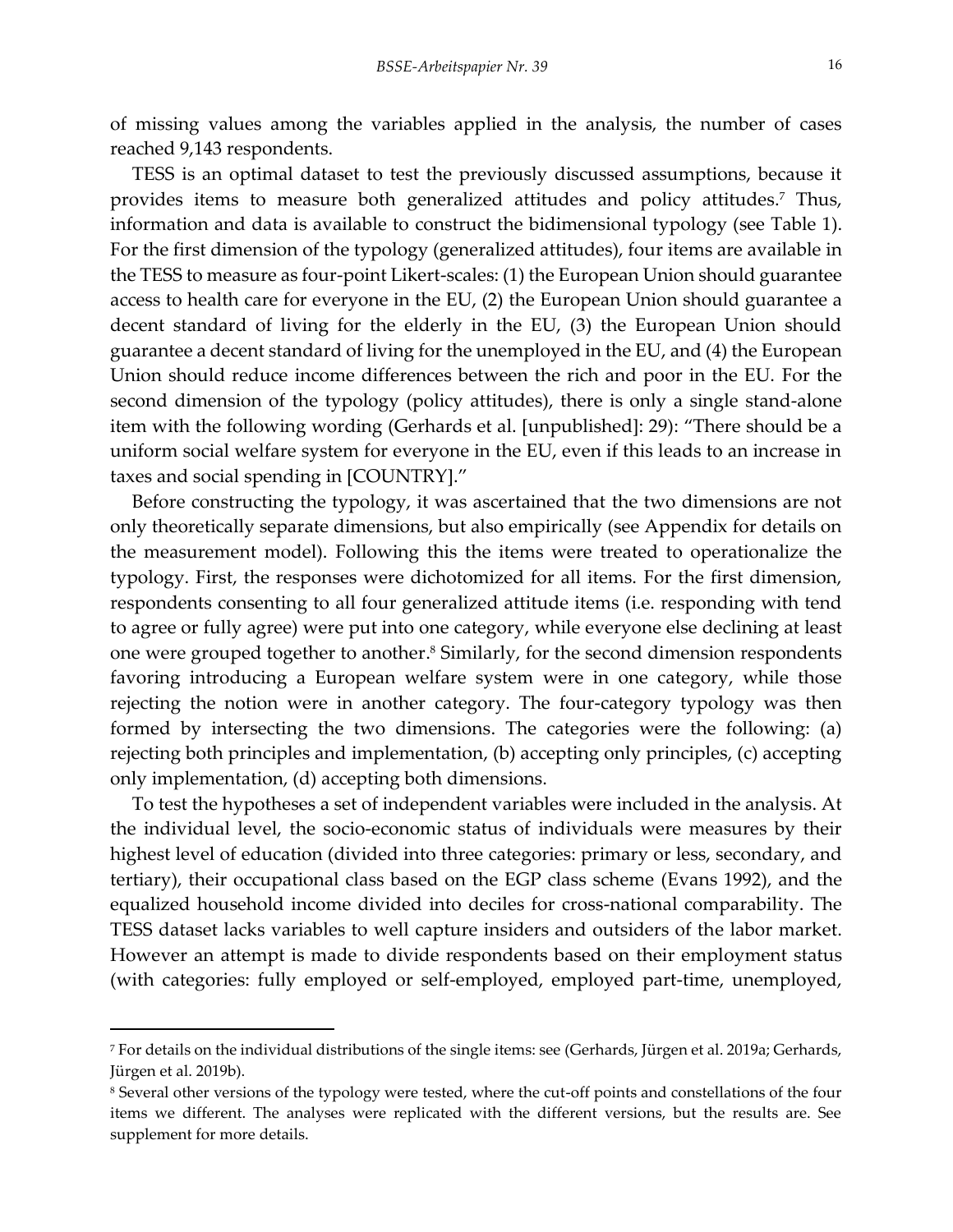#### *Zsófia S. Ignácz: CONTRASTING GENERALIZED AND POLICY ATTITUDES TOWARD SOCIAL EUROPE* 17

inactive). Two variables captured the mechanisms related to value dispositions. Political value orientation was measured by the established index of self-placement on a left-right scale (Lo et al. 2013). Preference for the need distributive principle was measured by the responses to the statement, "Income should be distributed in a way that ensures everyone's basic needs are met" (Gerhards et al. [unpublished]: 95). For the third dimension of mechanisms, transnationalism, several concepts were operationalized. Transnational practices captures whether individuals have contact with foreigners or whether they themselves have lived abroad as a dummy variable (0 meaning they have had some kind of transnational experiences in the past). Identification with one's own nation state and identification with the EU were summarized in a four-category variable (1 meaning no identification, 2 only identification with nation state, 3 only with EU, and 4 identification with both). Lastly, trust in national institutions and EU are also hypothesized to be connected to attitudes toward EU social policy. Given again the duality and the potentially connectedness of the two items, they were combined into a four-category variable (1 meaning no trust in institutions, 2 only trust in nation institutions, 3 trusts only EU, and 4 trusts both). Furthermore, I also controlled for number of kids in household, age, and gender, as these factors potentially can be connected to selfinterested mechanism. For details on the exact wording of the items, see the TESS codebook (Gerhards et al. [unpublished]). To control for contextual affects attributed to respondents living in different countries, country dummies were also inserted into the analysis.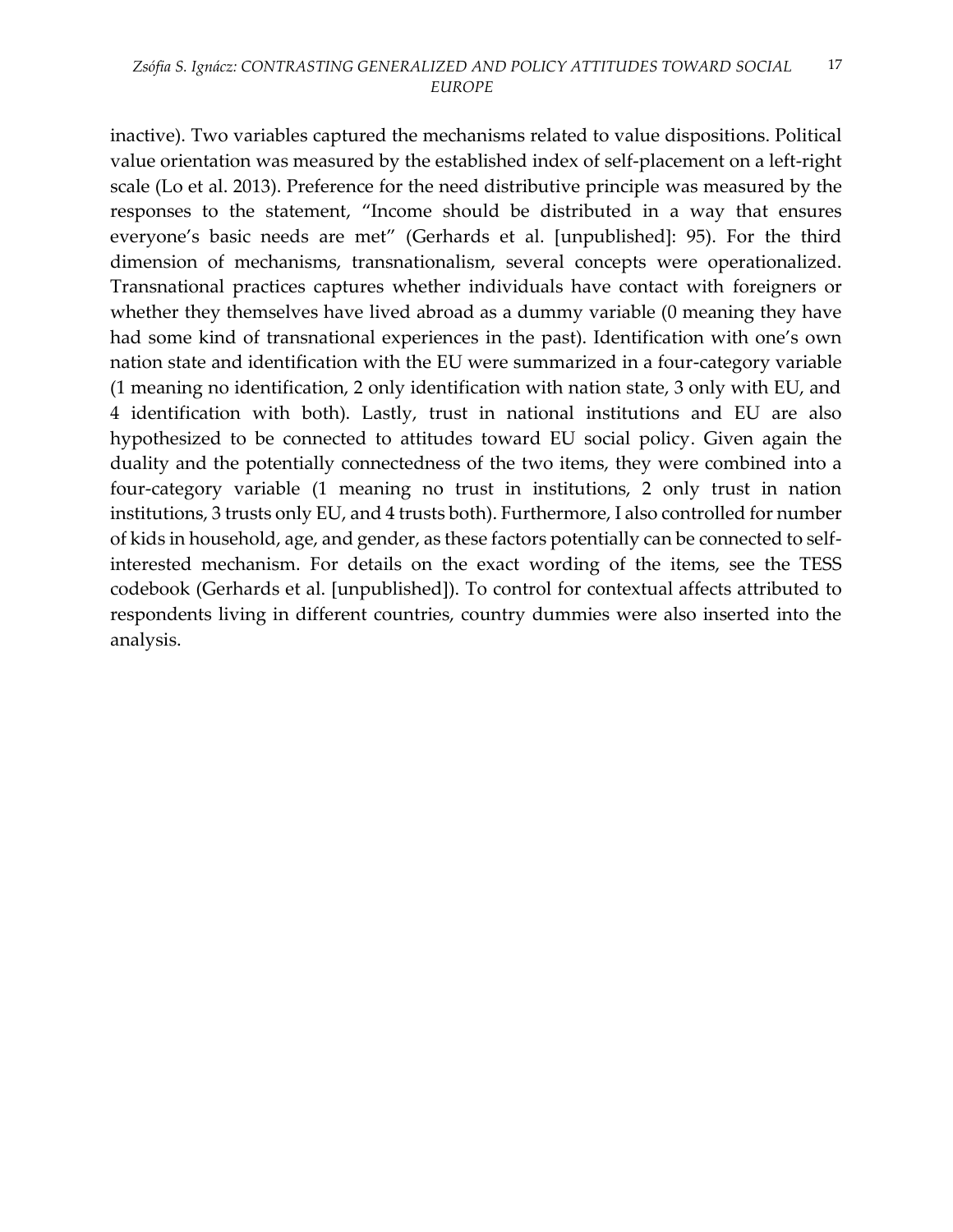| <b>Variable</b>                                    | <b>Mean</b> | <b>SD</b> | Min              | <b>Max</b>     |
|----------------------------------------------------|-------------|-----------|------------------|----------------|
| Age                                                | 54.05       | 16.38     | 18               | 97             |
| Number of kids in household                        | 0.36        | 0.77      | $\boldsymbol{0}$ | $\,8\,$        |
| Female(ref.: male)                                 | 0.54        |           | $\boldsymbol{0}$ | 1              |
| Level of education                                 |             |           |                  |                |
| Tertiary                                           | 0.39        |           | $\boldsymbol{0}$ | 1              |
| Secondary                                          | 0.57        |           | $\boldsymbol{0}$ | 1              |
| Primary or lower                                   | 0.04        |           | $\mathbf{0}$     | 1              |
| EGP-Class                                          |             |           |                  |                |
| Upper class (I)                                    | 0.22        |           | $\boldsymbol{0}$ | 1              |
| Upper middle class (II)                            | 0.16        |           | $\theta$         | $\mathbf 1$    |
| Center middle class (IIIa)                         | 0.17        |           | $\theta$         | 1              |
| Lower middle class (V & VI)                        | 0.12        |           | $\theta$         | 1              |
| Self-employed (IVab & IVc)                         | 0.05        | ---       | $\theta$         | 1              |
| Routine non-manual (IIIb)                          | 0.17        | ---       | $\boldsymbol{0}$ | 1              |
| Unskilled manual workers & agriculture (VIIa       | 0.06        | ---       | $\boldsymbol{0}$ | 1              |
| & VIIb)                                            |             |           |                  |                |
| EGP-Class n.a.                                     | 0.04        |           | $\boldsymbol{0}$ | 1              |
| Income                                             | 5.56        | 2.84      | 1                | 10             |
| <b>Employment status</b>                           |             |           |                  |                |
| Full-time or self-employed                         | 0.44        |           | $\boldsymbol{0}$ | 1              |
| Part-time employed                                 | 0.08        |           | $\theta$         | 1              |
| Unemployed                                         | 0.06        |           | $\theta$         | 1              |
| Inactive                                           | 0.43        |           | $\theta$         | 1              |
| Political value orientation                        |             |           |                  |                |
| Center                                             | 0.34        |           | $\boldsymbol{0}$ | 1              |
| Far Left                                           | 0.1         | ---       | $\boldsymbol{0}$ | 1              |
| Moderate Left                                      | 0.22        |           | $\boldsymbol{0}$ | 1              |
| Moderate Right                                     | 0.25        | ---       | $\theta$         | 1              |
| Far Right                                          | 0.09        | ---       | $\theta$         | 1              |
| Preference of Need Justice Principle               | 3.63        | 0.66      | 1                | $\overline{4}$ |
| Experience with cross-border practices(ref.: none) | 0.66        | ---       | $\boldsymbol{0}$ | 1              |
| <b>Identity</b>                                    |             |           |                  |                |
| Identifies with Both                               | 0.75        |           | $\boldsymbol{0}$ | 1              |
| Identifies with None                               | 0.02        |           | $\theta$         | 1              |
| Identifies with (Only) EU                          | 0.03        |           | $\boldsymbol{0}$ | 1              |
| Identifies with (Only) Nation                      | 0.2         |           | $\mathbf{0}$     | 1              |
| Level of trust                                     |             |           |                  |                |
| <b>Trusts Both</b>                                 | 0.28        |           | $\boldsymbol{0}$ | 1              |
| <b>Trusts None</b>                                 | 0.39        |           | $\boldsymbol{0}$ | 1              |
| Trusts (Only) EU                                   | 0.16        |           | $\boldsymbol{0}$ | 1              |
| Trusts (Only) Nation                               | 0.17        |           | $\boldsymbol{0}$ | 1              |

#### **Table 2** Overview of descriptive statistics for independent variables

Additionally, two hypotheses also addressed country-level mechanisms, so several macro level variables related to these hypotheses were also incorporated into the analysis. In particular, the prosperity of countries is measured by a set of macro-economic and inequality indicators: GDP per capita, unemployment rate, level of income inequality. For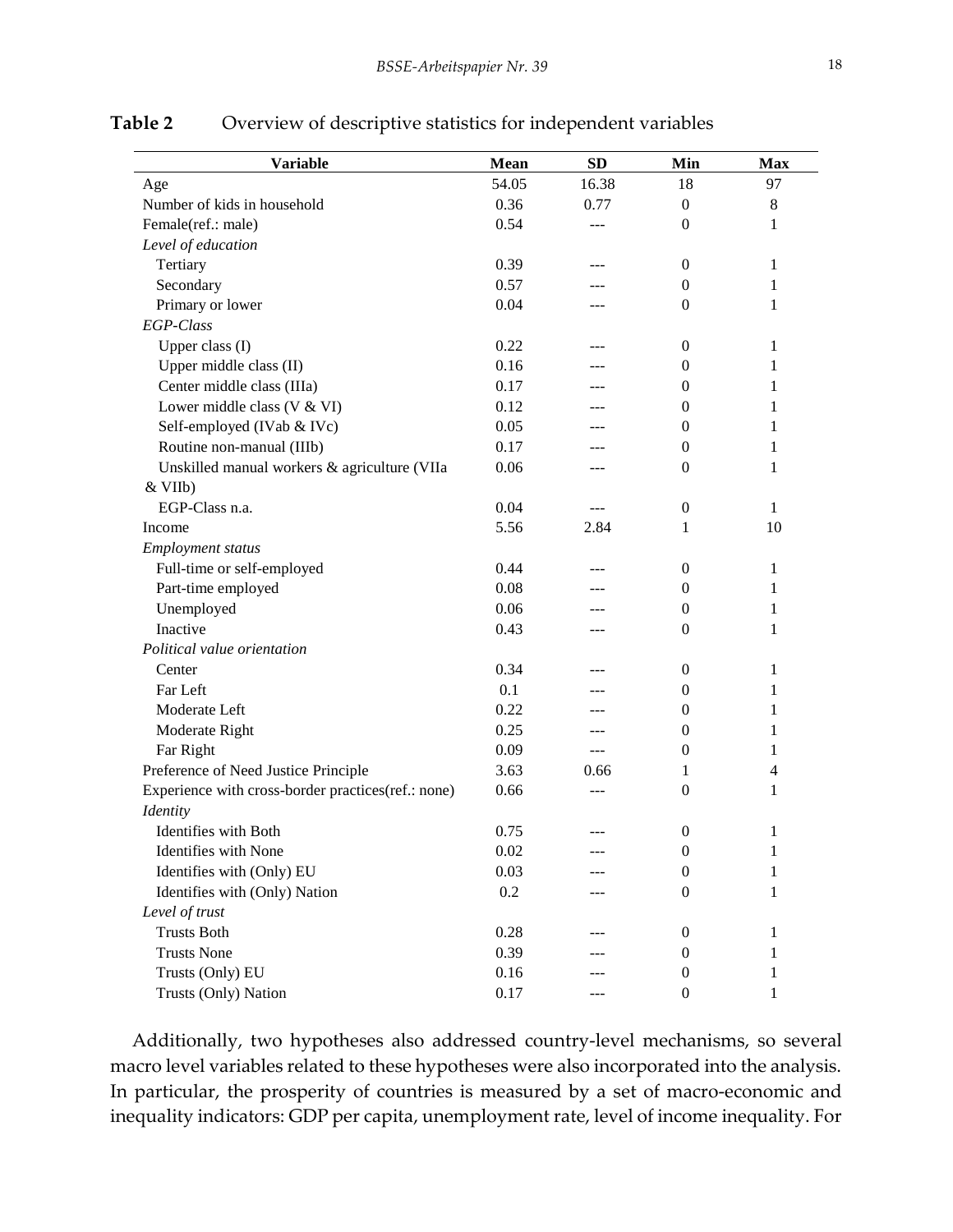an indicator for corruption, the corruption perception index (CPI) from Transparency International (Transparency International 2015).

Given the nominal measurement level of the typology, multinomial logistic regression (MNL) was employed. MNL is from the family of general linear models, where the dependent variable is nominal. MNL can be considered a set of binary logistic models, where each of the categories of the dependent variables are compared to one another. MNL models are estimated with maximum likelihood estimation and the main value for the fit of the model is the likelihood value of the model. MNL can be seen as a probability model, in the sense that the coefficients of the model express the probability of respondents falling into a specific category compared to the chosen reference category (Long 1997). These probabilities are dependent on the explanatory variables in the model. MNL can be used in both bivariate and multivariate cases. For this paper, MNL is the main method to understand what are the main factors influencing the way individuals think about European welfare solidarity.<sup>9</sup>

The majority of the hypotheses focus on individual level mechanisms. So the first set of models the individual level variables are inserted step-by-step based on their thematic focus. Given the number of countries (N=13), the analysis does not apply hierarchical modelling, but instead operates with clustered standard errors and controls for country contextual effects with country dummies. In case of the analysis focusing macro level effects, a two-step approach is undertaken where the tau values of the country dummies are contrasted with the macro level variables described previously. Analyses were conducted in Stata (version 15) and in R (version 3.5.3).

# **4. ANALYSIS**

 $\overline{a}$ 

#### *4.1. Overview of the typology*

The descriptive statistics shows that respondents are spread out across all four categories of the typology (see Table 3, for overview). A large percentage of respondents support both the general principles of EU social policy, as well as its institutionalization. However, the rate does not reach half of the sample size – so we cannot talk about absolute majority standing headstrong behind both generalized and policy attitudes. In contrast, a lower rate of respondents are against the institutionalization, but support the general principles. This rate is about half the rate of respondents with positive general and policy attitudes. Similar amount of respondents are against European welfare solidarity in general and support neither general principles nor institutionalization. In total, this makes up about one fifth of all respondents. Lastly, the fourth category also has considerable number of

<sup>9</sup> To check the robustness of the results, logistic regression was also conducted for the two typology categories with theoretical relevance. However, to empirically correctly model the four-fold typology, employing a multinomial logistic regression is more accurate.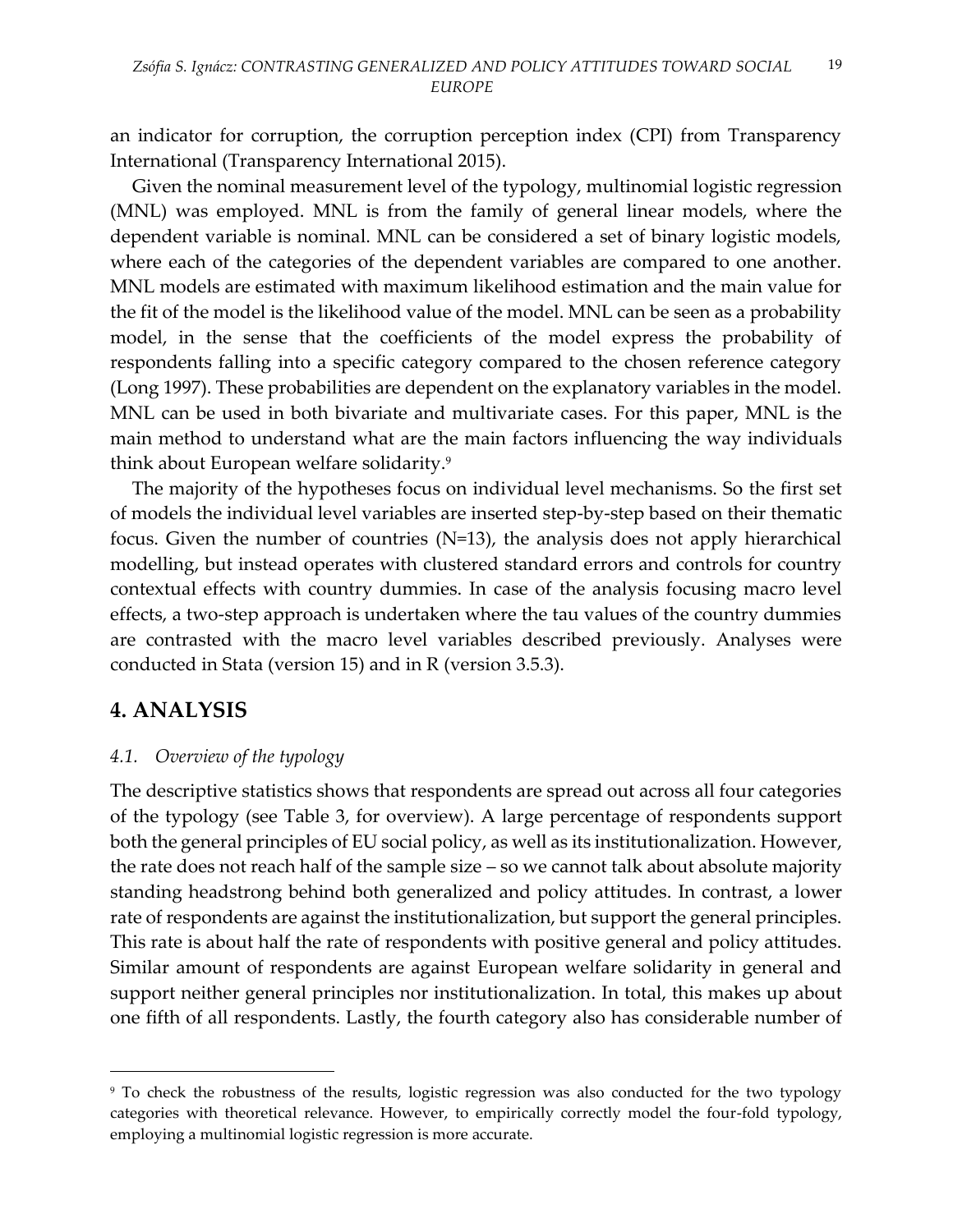respondents. In this category are those, who support institutionalization, but do not agree with general principles underlying them.<sup>10</sup>

| Generalized attitudes   Rejection |       | Acceptance |
|-----------------------------------|-------|------------|
| Policy attitudes                  |       |            |
| Rejection                         | 20.4% | 19.6%      |
| Acceptance                        | 14%   | 45.6%      |

If we would look at any of the alternative operationalizations, where the typology would only consider one of the subdimension of general principles (social security or redistribution), the division among the respondents would be similar. The rate of those supporting institutionalization of EU social policy and redistributive principles or social security wobbles around 50%. By such an operationalization you have few individuals with negative general and policy attitudes (13% and 15%, respectively), and the rate of individuals only supporting general principles is higher (30% and 24% respectively).

Given the comparability of the different operationalizations the subsequent analysis will only focus on the typology that incorporates both subdimensions of principles. When the analysis was conducted for typologies only incorporating one of the subdimensions, the effects were, in fact, more pronounced. In the following, the mechanisms influencing individuals to fall in a certain typology category will be investigated. Given the focus of the theoretical framework, we are most interested in understanding what influences the chances of someone supporting the general principles of EU social policy and its institutionalization in form of a European social security system. Second topic of interest is the odds that someone will positively support both general principles and policy measures compared to those only supporting the general principles. The former is investigated by predicted probabilities, while the latter can be best understood with odds ratios (OR).

#### *4.2. The relevance of self-interest*

 $\overline{a}$ 

A look at the Wald-test shows that variables capturing the self-interest exhibit mixed effects. Level of education, occupation, and employment status have little to no effect on

 $10$  These individuals represent a special subgroup, where it is not clear why they support more restrictive measures but not general aspects of EU social policy. On the one hand, it could be an indication that indeed general and policy attitudes are not causally related. But we, furthermore, cannot exclude the possibility that respondents misunderstood the question and their sole support for institutionalization is an artefact. Within the framework of the study, however, there is no means to investigate this question further.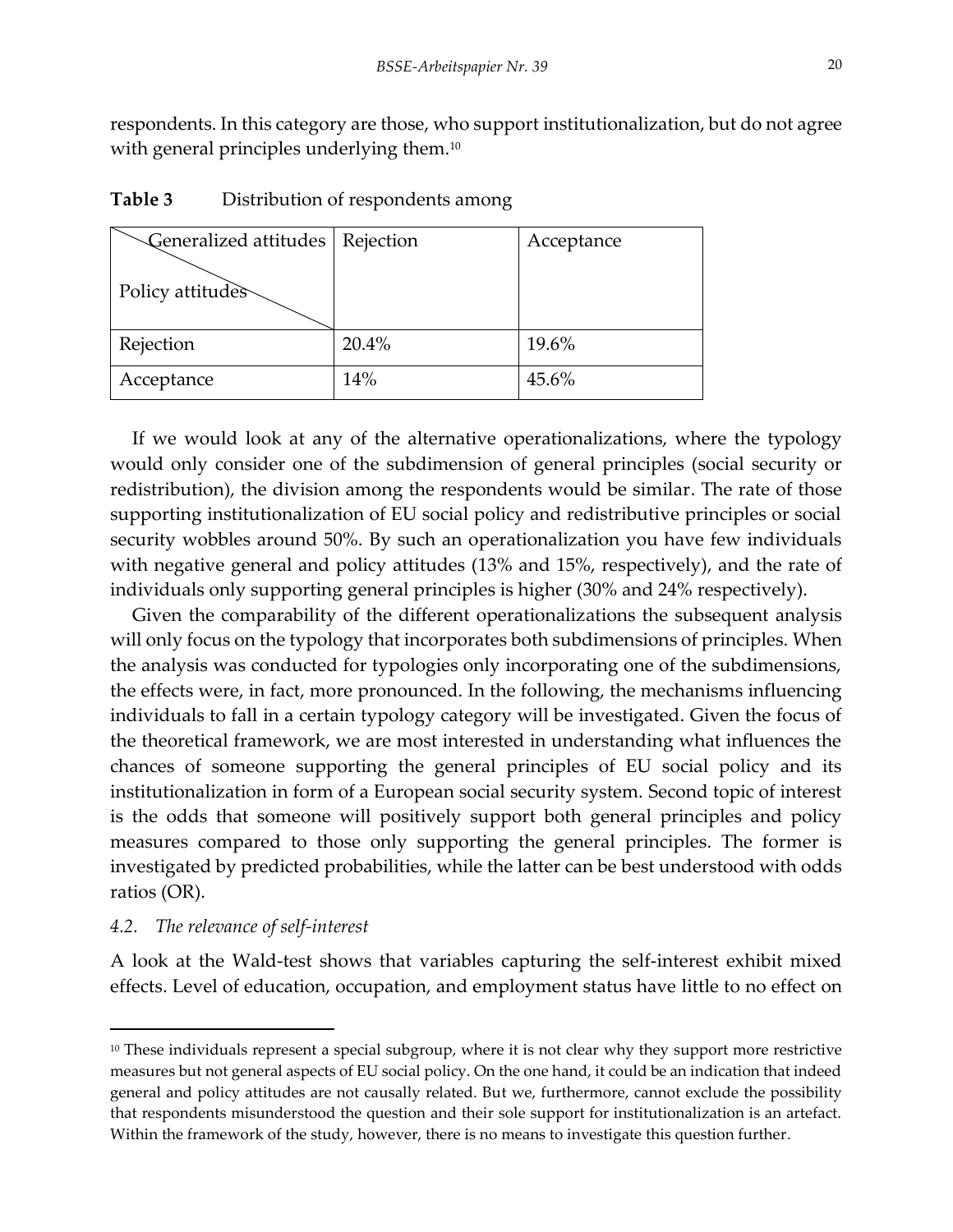attitudes towards EU social policy. On the other hand, income has an exceptionally strong effect based on the value of the Wald-test. The slopes of the predicted probabilities also reflect the effect of income. The higher the household income of an individual, the less likely will he or she support general principles of the European welfare state solidarity and the introduction of a uniform social security simultaneously. However, the actually impact of income when looking at predicted probabilities is moderate: a hypothetical individual in the lowest decile have about 7 percentage point higher probability to support EU social policy compared to those from households in the highest income decile. On top of the significant effect of income, gender also proved to be significant for attitudes towards EU social policy. While gender, is not a direct measure of weaker socioeconomic status, the labor market position of women is considered more vulnerable than that of men (Addabbo et al. 2015; Castellano & Rocca 2019). Thus, the social position of women are also reflected in our results: women more likely support the principles and the institutionalization of EU social policy than men.

When focusing solely on the factors relevant for the cut-off between the support for general principles and institutionalization, the results shed further light on the mechanisms at large. Income and gender pay a less prominent role than before (the coefficient is only significant when not controlled by other relevant factors in the realm of values and transnationalism), while occupation and level of education seem to matter for the divide between the two categories of interest. The odds that someone will support not only general principles but also the institutionalization of EU social policies decreases if they have a secondary education instead of tertiary. Those in lower occupational classes have higher odds to support only the general principles of EU social policy but the not institutionalization.

Lastly, the macro level analysis conducted with a two-step regression reveal that national self-interest can motivate attitudes. There is a higher percent of respondent supporting both the general principles and the institutionalization in countries, which are less prosperous and have high levels of (net) income inequality. Also corresponding to the arguments in previous section, the data shows that in southern EU member states, the predicted probabilities are significantly higher than in Western or Eastern member states.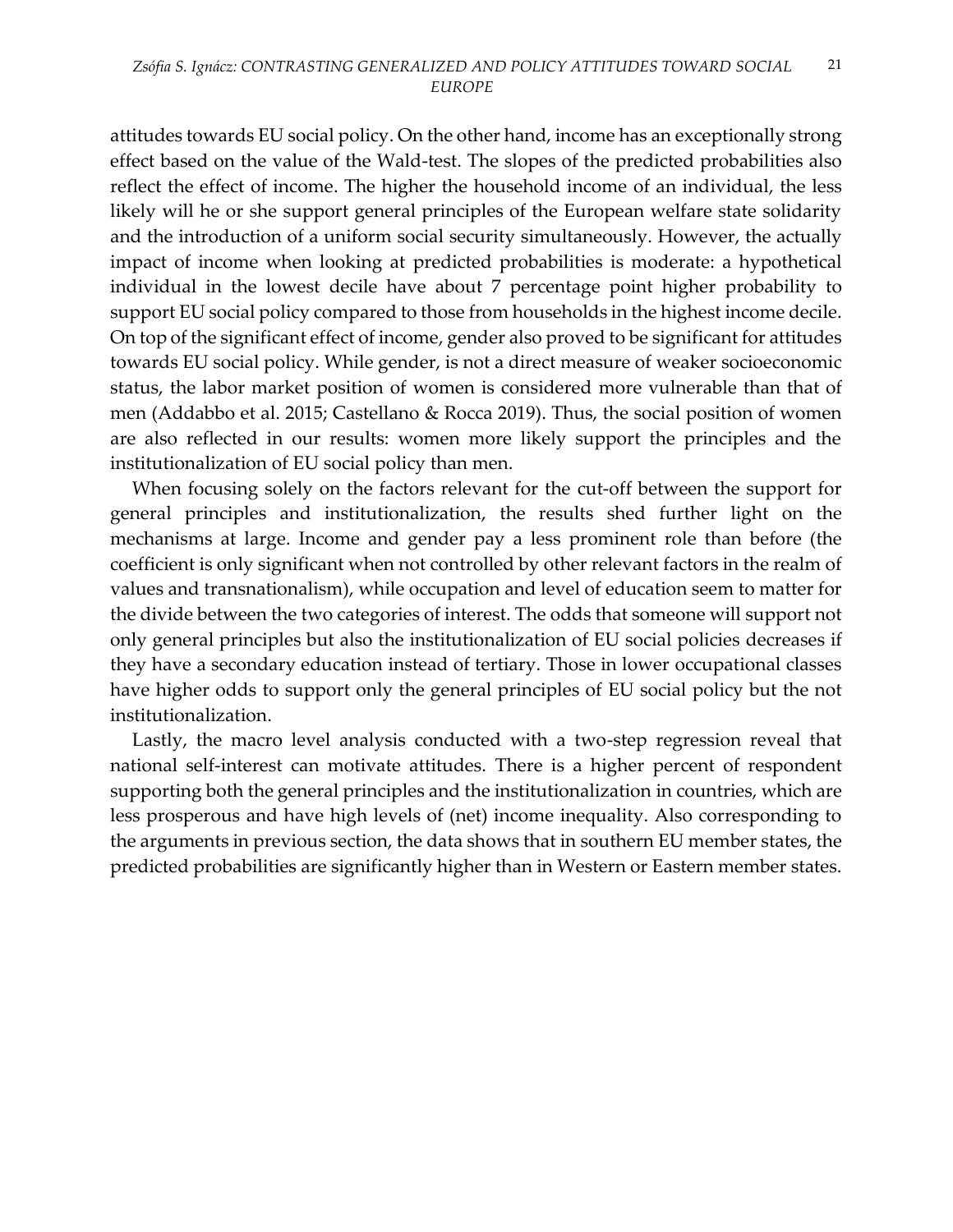

**Figure 1** The effect of unemployment rate and income inequality on the predicted probability that identification and institutional trust on attitudes towards social Europe

All in all, the results shows that the mechanism of self-interest only has a moderate effect on attitudes towards social policy and in fact does not motivate individuals to transfer their general attitudes toward policy attitudes. While the general tendency is true that the more likely you might rely on social policy in general due to your socioeconomic position, the more likely they support both the general principles and the institutionalization of EU social policy. However, the data indicates that people in lower occupational classes are less likely to go the extra mile for the institutionalization of the EU social policy.

#### *4.3. The relevance of values*

In contrast to socioeconomic position, indicators associated to values and also transnational have clearer and stronger effects. Both self-placement on a left-right scale as well as the preference for the need justice principles show a clear association with attitudes toward EU social policy. Individuals placing themselves on the far-left or moderate left side of the scale have more than 10 percentage points higher probability to be in the category where general principles and policy implementation is both supported than those in the center of the political scale, and close 20 percentage points higher probability than those at the right end of the political self-placement scale. The relevance of the need principle preference is also demonstrated by the analysis. Those respondents who have a strong preference for the need principle are four-fold more likely to have supportive attitudes towards the general principles and the actual institutionalization of EU social policy if holding everything else on average values.

Both left-right placement, as well as preference for the need principle are also relevant when investigating whether the value disposition of respondents motivate their attitudes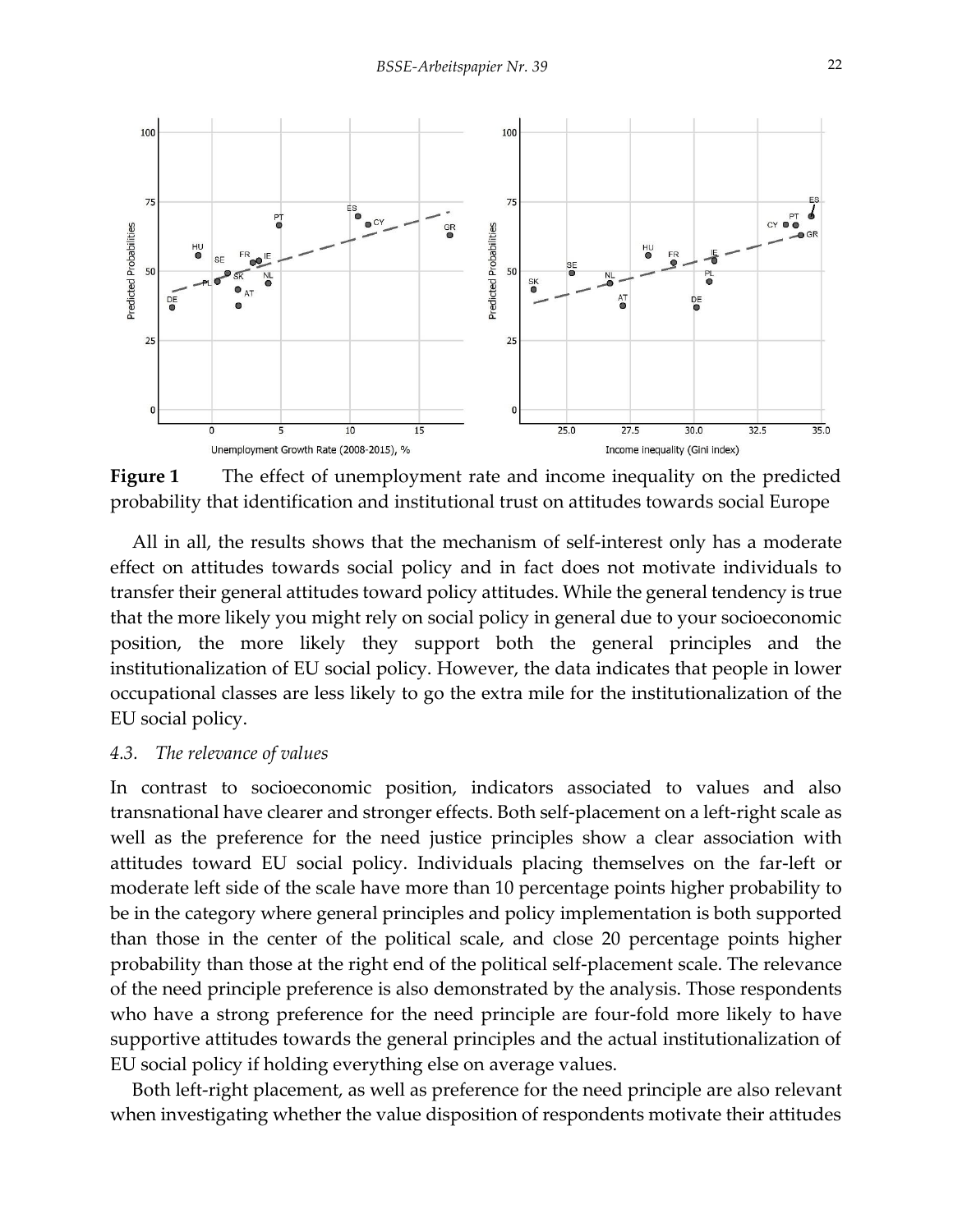between general and policy attitudes. The odds increase of choosing also the institutionalization of EU social policy if someone in left-leaning (compared to those in the center field). In contrast, respondents placing themselves on the right end of the political scale are not significantly different from respondents in the center. Preferences towards the need principle also increase the chances of choosing not only the general principles of EU social policy, but also supporting its institutionalization. All in all, there is indication that attitudes towards EU social policy are rooted in value orientation of



**Figure 2** Predicted probabilities for the effect of value orientation on attitudes towards social Europe

# *4.4. The relevance of transnationality*

Lastly, the analysis also investigates whether various transnational aspects of respondents attributes were also associated with their attitudes towards EU social policy. The Waldtest yielded that while the transnational practices are only marginally relevant for attitudes towards EU social policy, identity and institutional trust play a role in shaping attitudes. A look at predicted probabilities shows that in case of identity, the crucial aspect is whether individuals exclusively identify with only their nation state. These individuals have in average 15 percentage point less chance to support EU social policy than anyone who identifies (also) with the EU and even among those who do not identify with either the EU nor their own nation state. Trust in the national government and EU institutions also is relevant for attitudes towards EU social policy. Someone exhibiting institutional trust on the national and the EU level will have the highest probability to support the general principles and the institutionalization of EU social policy. On average this is significantly higher than those have only trust in their own government and also those lacking institutional trust at both spatial levels. A complementary finding on the macro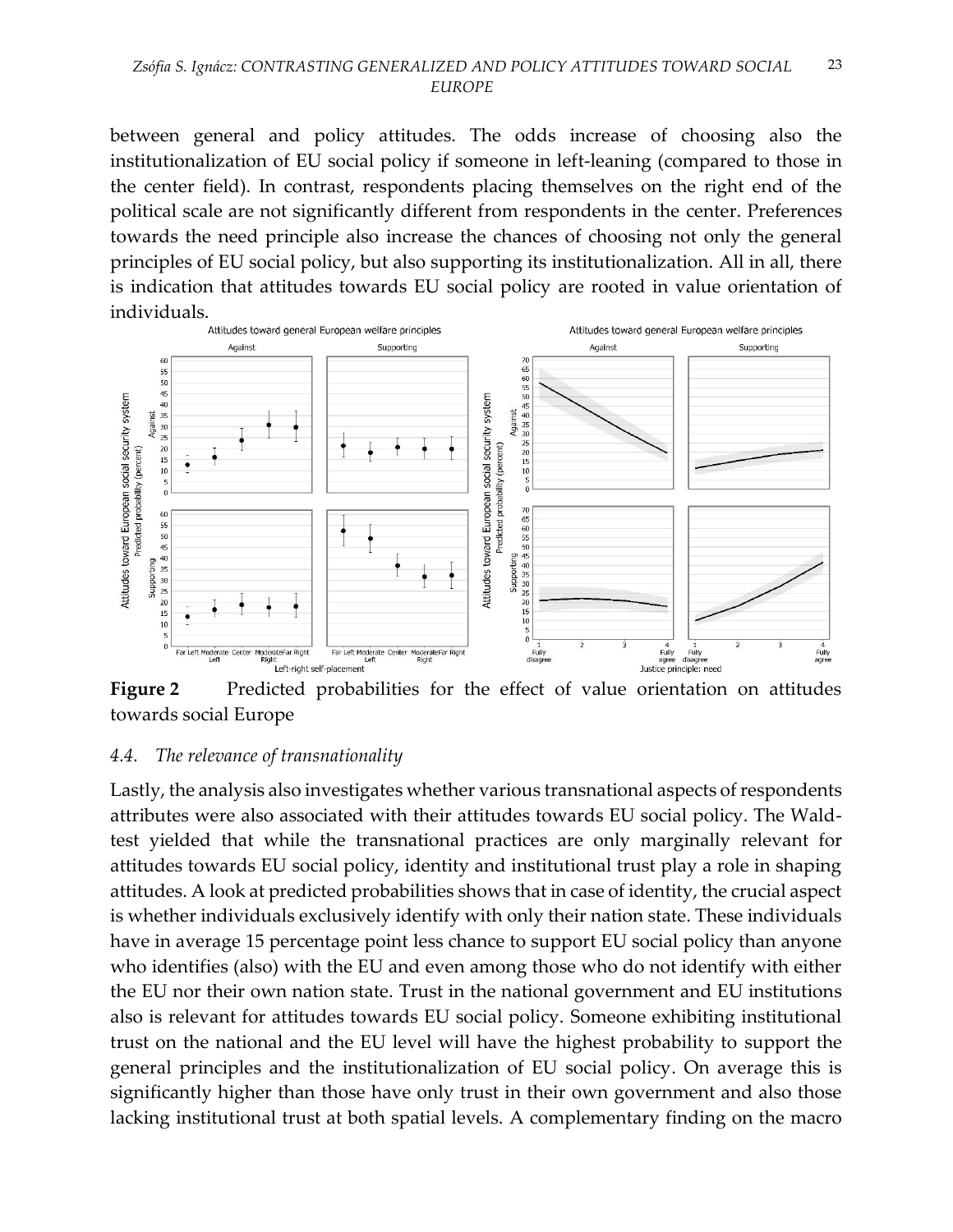level is, that in countries, where the corruption perception index is low (i.e. there is higher levels of corruption reported), the predicted probabilities for preferring both general principles and the institutionalization of EU social policy are higher. However, the connection is not particularly strong.

When focusing on the odds for individuals to only support general principles instead of both principles and the institutionalization of EU social policy, the results mirror the effects discussed on the previous paragraph. The odds are significantly lower for someone to support both types of attitudes, if respondents have exclusively a national identity. In case of trust, the picture is much more nuanced. The support of both dimensions of attitudes of EU policy (in contrast to only general principles) is contingent on both the trust in national and EU governments. In all other cases (when only trusting institutions at one of the spatial level or none at all), the odds are higher for individuals only to support the general principles of EU social policy and not its institutionalization. Thus, these results indicate that it is not enough for individuals to be disillusioned by their own government to then be open to organize a social safety net at the European level, but the trust in the EU institutions is also indispensable. All in all, the results indicate that trust and identity foster attitudes toward EU social policy.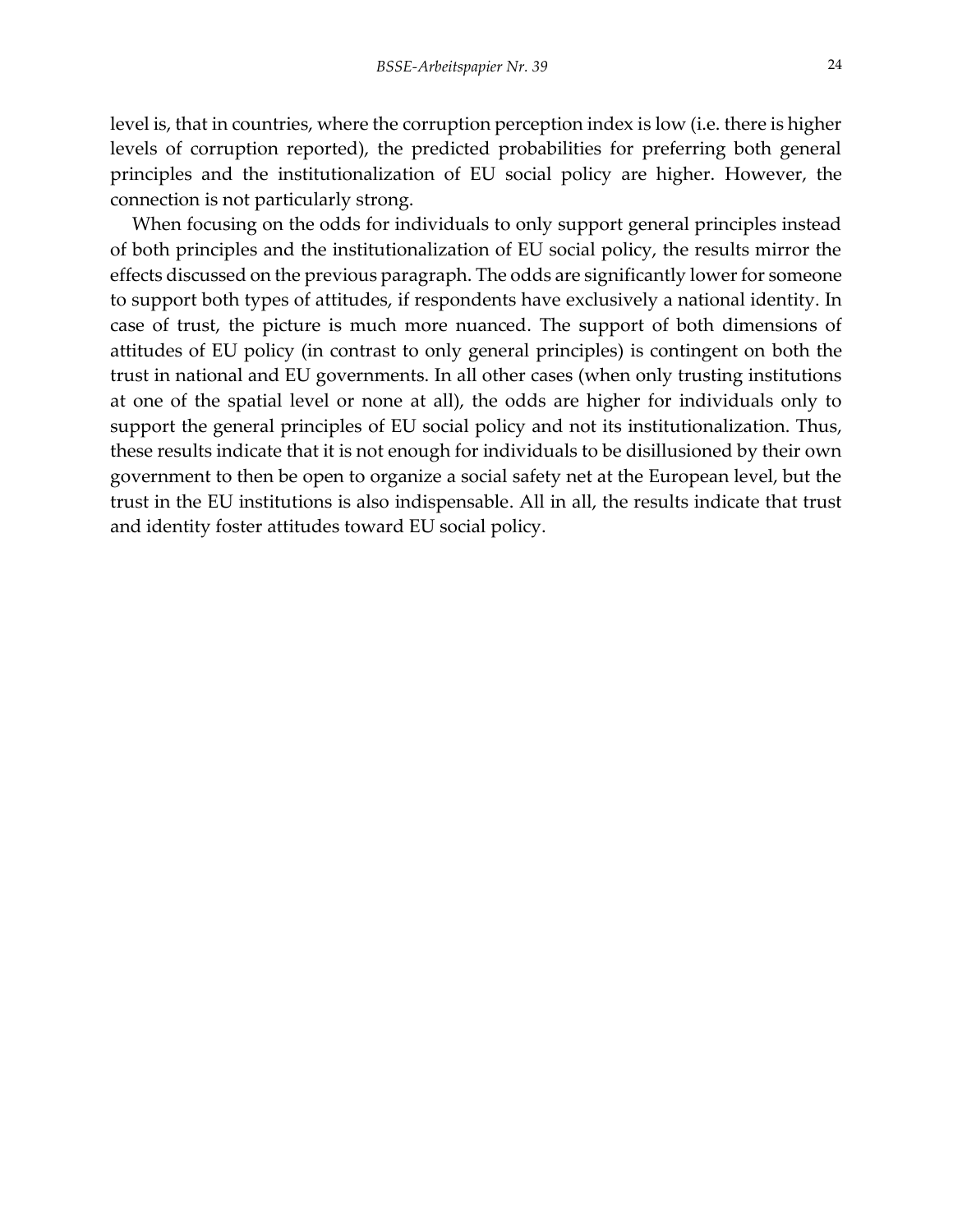#### *Zsófia S. Ignácz: CONTRASTING GENERALIZED AND POLICY ATTITUDES TOWARD SOCIAL EUROPE* 25



**Figure 3** Predicted probabilities for the effect of identification and institutional trust on attitudes towards social Europe

### **5. DISCUSSION AND CONCLUSION**

This study set out to understand what factors influencing attitudes towards EU social policy. It had a unique approach in conceptualizing and connecting generalized and policy attitudes. It developed a typology to analyze the connection between these two types of attitudes and the factors, relevant for them. Three main individual level mechanisms were hypothesized to be relevant: self-interest, value-related and transnationalism. Survey data from the TESS dataset were applied to the analysis.

The results clearly show that there are systematic differences between individuals who are willing to go "all in" for the realization of a stronger social Europe. The divide is strongly of cultural nature, so filling structural differences. While hypotheses reflecting the self-interest mechanisms were to a large degree rejected, the analysis supported hypotheses addressing mechanisms related to value disposition and as transnationalism proved to be relevant for attitudes. Thus, findings of this paper reflect on recent findings from Lahusen and Grasso (2018), who emphasize how Euroscepticism is one of the main obstacles undermining the strengthening of European solidarity.

The probability of individuals to support both the generalized and policy attitudes decrease as the household income of individuals increased. Only H3 relating to macro level manifestation of self-interest can be contended: in countries with negative GDP growth rates and with high levels of unemployment rate are more likely to support both general principle of social Europe individuals support to a larger degree both principles and policies related to social Europe. In contrast, results overwhelmingly support hypotheses aimed at testing the relationship between attitudes and cultural mechanisms.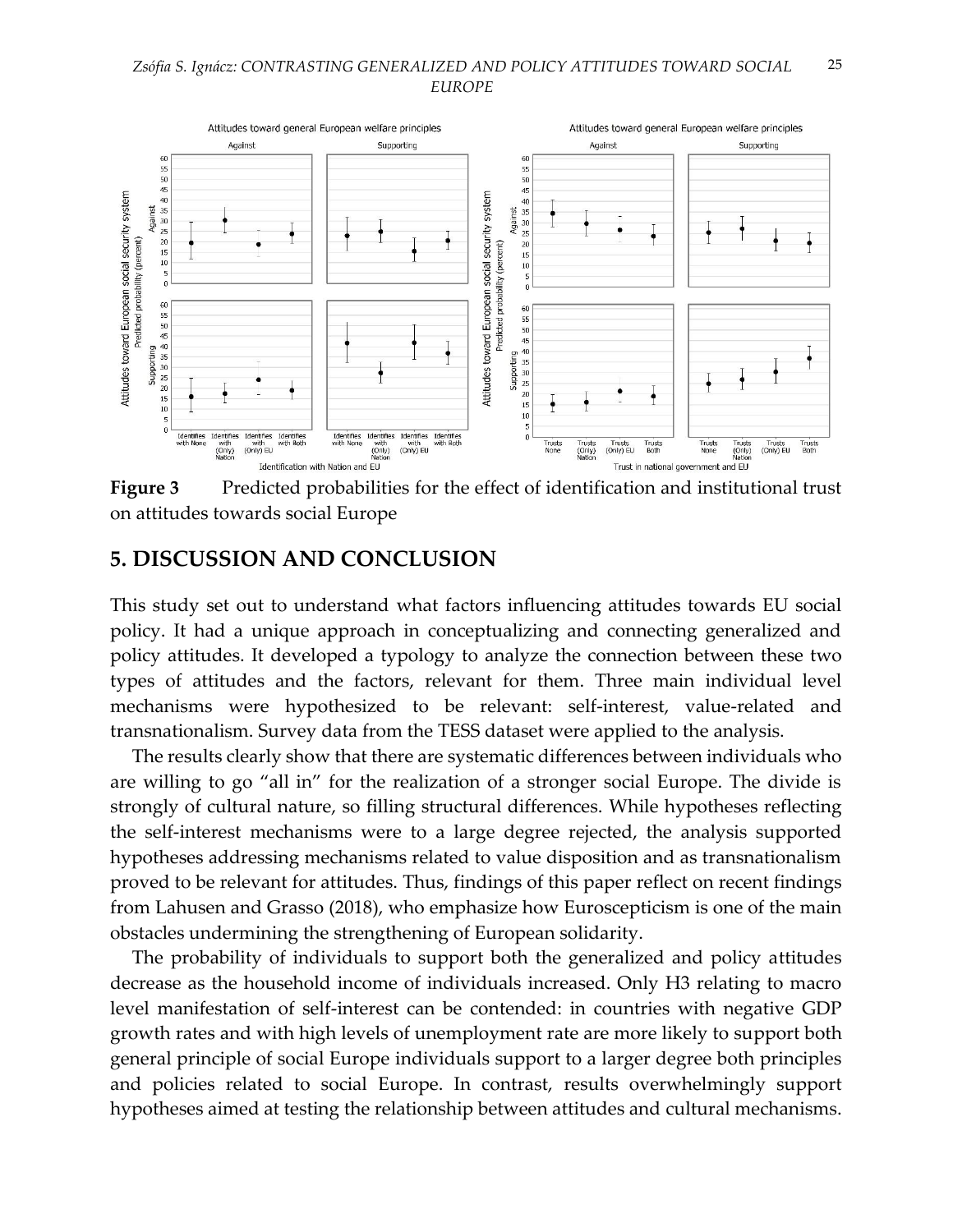Those having a leftist political orientation and subscribing to the need principle push individuals are more likely to support generalized and policy attitudes at the same time.

Such results are not all that surprising, considering how the operationalization of selfinterest does not stem from attitudes, whereas the value are much closer related to attitudes. Thus, the analysis lacks items where respondent reflect on their own economic and social standing. So the low effects can be partially attributed to this. Another limitation of the paper is that it has not (could not) clear up, whether respondent in this latter category are merely an artefact due to measurement and operationalization issues, or such response patterns are related to the competences of respondents. Such issues can be addressed where better measurement tools are available and research agendas are specialized for these specific issues. In particularly, to understand the connection between general and policy attitudes, panel analysis and even experimental design research designs would make substantive contribution to our understanding of the underlying mechanisms. Nevertheless, given that some systematic differentiation among respondents could be identified, this indicates that typology was not completely at random. Furthermore, since level of education and other structural factors were weak,

Ultimately, this current paper could only scratch the surface of the issues surround social Europe. It provides some basic observations related to the relation between generalized and policy attitudes. It lacks a methodological approach (due to the nature of the available data) of understanding the psychometric mechanism underlying these two types of attitudes. Furthermore, the scope of the paper also ignored the mechanisms associated with individuals lacking any commitment to the notion of social Europe, as well as those who reject the principles of social Europe, but nonetheless welcome the implementation of a uniform European social welfare system.

From an applied perspective this analysis has contributed to understanding whether there are any social groups emerging who potentially can push forward the realization of a European welfare state in the European Union. Or on the flip side: whether there are any social groups who particularly have the potential to hinder the development of a welfare state that provides a safety net for all Europeans. The results clearly indicate that European integration and the realization of a social Europe is not contingent on the action of structural interest groups. Instead, the support seems to be value-driven, with a touch of pragmatism about trusting institutions: social Europe is not an alternative to national welfare systems, but is rather a viable rather as an add-on only if EU as a supranational organization has solidified and gained a certain level of credibility. Looking at this connection from another perspective: the deepening of social Europe should not be the sole driver of European integration.

### **6. ACKNOWLEDGEMENTS**

The paper was developed within the framework of a project on European solidarity. Therefore, it integrates the project's analytical strategy from the publication Gerhards and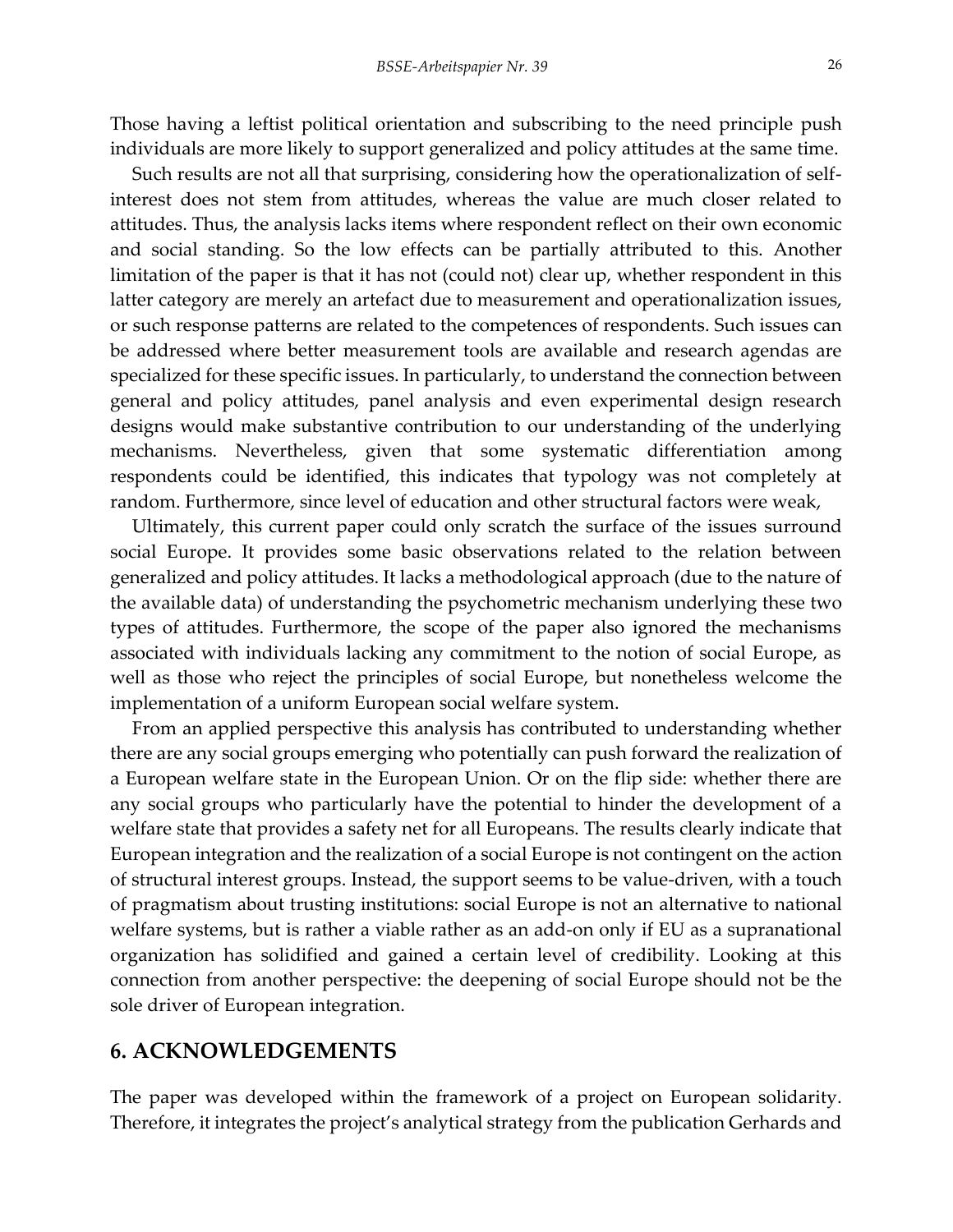colleagues (2019a). The paper incorporated Clara Dilger's helpful observations. And a previous version of the paper benefited from the comments by Jan Delhey.

# **7. REFERENCES**

- Aalberg, Toril (2003). Achieving Justice. Comparative Public Opinions on Income Distribution. Leiden: Brill.
- Addabbo, Tindara ; Bastos, Amélia ; Casaca, Sara F. ; Duvvury, Nata & Ní Léime, Áine (2015). Gender and labour in times of austerity: Ireland, Italy and Portugal in comparative perspective. *International Labour Review,* 154. Jg., Heft 4, 449–473.
- Andor, László ; Dullien, Sebastian ; Jara, H. X. ; Sutherland, Holly & Gros, Daniel (2014). Designing a European unemployment insurance scheme. *Intereconomics,* 49. Jg., Heft 4, 184–203.
- Arts, Wil & Gelissen, John (2001). Welfare States, Solidarity and Justice Principles. Does the Type Really Matter? *Acta Sociologica,* 44. Jg., Heft 4, 283–299.
- Baute, Sharon ; Abts, Koen & Meuleman, Bart (2019a). Public Support for European Solidarity: Between Euroscepticism and EU Agenda Preferences? *JCMS: Journal of Common Market Studies,* 57. Jg., Heft 3, 533–550.
- Baute, Sharon ; Meuleman, Bart & Abts, Koen (2019b). Welfare State Attitudes and Support for Social Europe: Spillover or Obstacle? *Journal of Social Policy,* 2. Jg., Heft 1, 127–145.
- Baute, Sharon ; Meuleman, Bart ; Abts, Koen & Swyngedouw, Marc (2018). Measuring Attitudes Towards Social Europe: A Multidimensional Approach. *Social Indicators Research,* 137. Jg., Heft 1, 353–378.
- Berg, Linda (2007). Multi-level Europeans. The Influence of Territorial Attachments on Political Trust and Welfare Attitudes: Department of Political Science Statsvetenskapliga institutionen.
- Castellano, Rosalia & Rocca, Antonella (2019). Analyzing the gender gap in European labour markets at the NUTS-1 level. *Cogent Social Sciences,* 5. Jg., Heft 1, 449.
- Ciornei, Irina & Recchi, Ettore (2017). At the Source of European Solidarity: Assessing the Effects of Cross-border Practices and Political Attitudes. *Journal of Common Market Studies,* 55. Jg., Heft 3, 468–485.
- de la Porte, Caroline & Heins, Elke (2014). Game Change in EU Social Policy: Towards More European Integration. In Rodrigues, Maria J. & Xiarchogiannopoulou, Eleni (Hg.), *The Eurozone Crisis and the Transformation of EU Governance: Internal and External Implications:* Ashgate Publishing, Ltd, 157–172.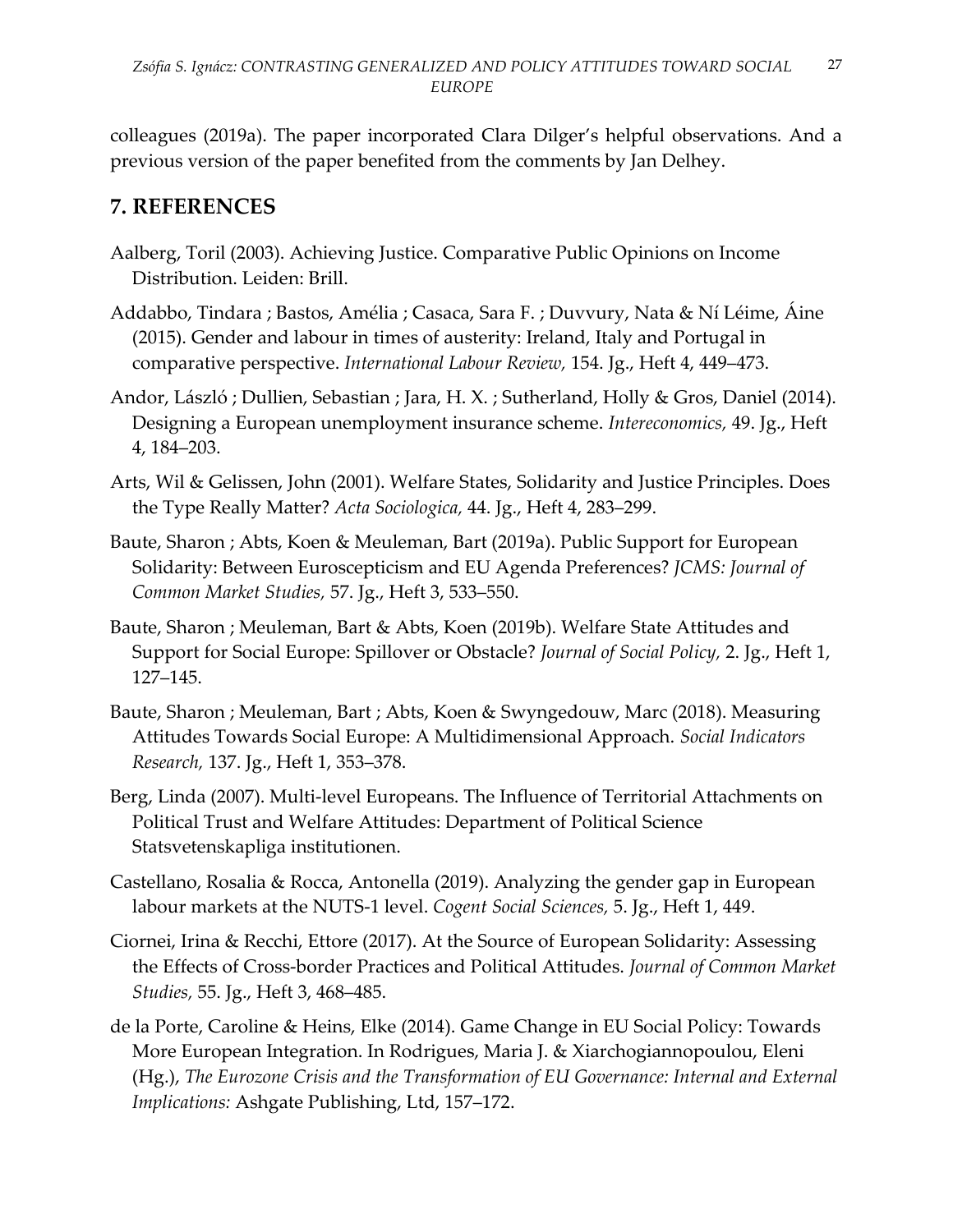- Delhey, Jan ; Deutschmann, Emanuel & Cirlanaru, Katharina (2015). Between 'class project' and individualization: The stratification of Europeans' transnational activities. *International Sociology,* 30. Jg., Heft 3, 269–293.
- Díez Medrano, Juan ; Ciornei, Irina & Apaydin, Fulya (2019). Explaining Solidarity in the European Union. In Recchi, Ettore ; Apaydin, Fulya ; Barbulescu, Roxana ; Favell, Adrian ; Braun, Michael & Ciornei, Irina (Hg.), *Everyday Europe. Social transnationalism in an unsettled continent.* Bristol: Policy Press.
- Eagly, Alice H. & Chaiken, Shelly ([1993] 2011). The psychology of attitudes. Belmont, Calif.: Wadsworth Cengage Learning.
- Evans, Geoffrey (1992). Testing the validity of the Goldthorpe class schema. *European Sociological Review,* 8. Jg., Heft 3, 211–232.
- Ferrera, Maurizio (2014). Social Europe and its Components in the Midst of the Crisis: A Conclusion. *West European Politics,* 37. Jg., Heft 4, 825–843.
- Ferrera, Maurizio (2017). The European Social Union. A Missing but Necessary 'Political Good'. In Vandenbroucke, Frank ; Barnard, Catherine & Baere, Geert d. (Hg.), *A European social union after the crisis.* Cambridge: Cambridge University Press, 47–67.
- Ferrera, Maurizio & Pellegata, Alessandro (2019). Can Economic and Social Europe Be Reconciled? . Mass-Elite Differences in Attitudes toward Integration and Solidarity. Milan.
- Gelissen, John (2000). Popular Support for Insitutionalised Solidarity. A Comparison between European Welfare States. *International Journal of Social Welfare,* 9. Jg., Heft 4, 285–300.
- Genschel, Philipp & Hemerijck, Anton (2018). Solidarity in Europe. Fiesole: EUI School of Transnational Governance.
- Gerhards, Jürgen ; Ignácz, Zsófia S. ; Kley, Florian K. ; Lengfeld, Holger & Priem, Maximilian ([unpublished]). Transnational European Solidarity Survey [Codebook]: tbd.
- Gerhards, Jürgen ; Ignácz, Zsófia S. ; Kley, Florian K. ; Lengfeld, Holger & Priem, Maximilian (2019a). European Solidarity in Times of Crisis. Insights from a Thirteen-Country Survey. Abingdon, Oxon, New York, NY: Routledge.
- Gerhards, Jürgen ; Ignácz, Zsófia S. ; Kley, Florian K. ; Lengfeld, Holger & Priem, Maximilian (2019b). How strong is European welfare solidarity? Results from a comparative survey conducted in 13 EU Member States. In Heidenreich, Martin (Hg.), *Horizontal Europeanisation.* Abingdon, Oxon, New York, NY: Routledge, 39-62.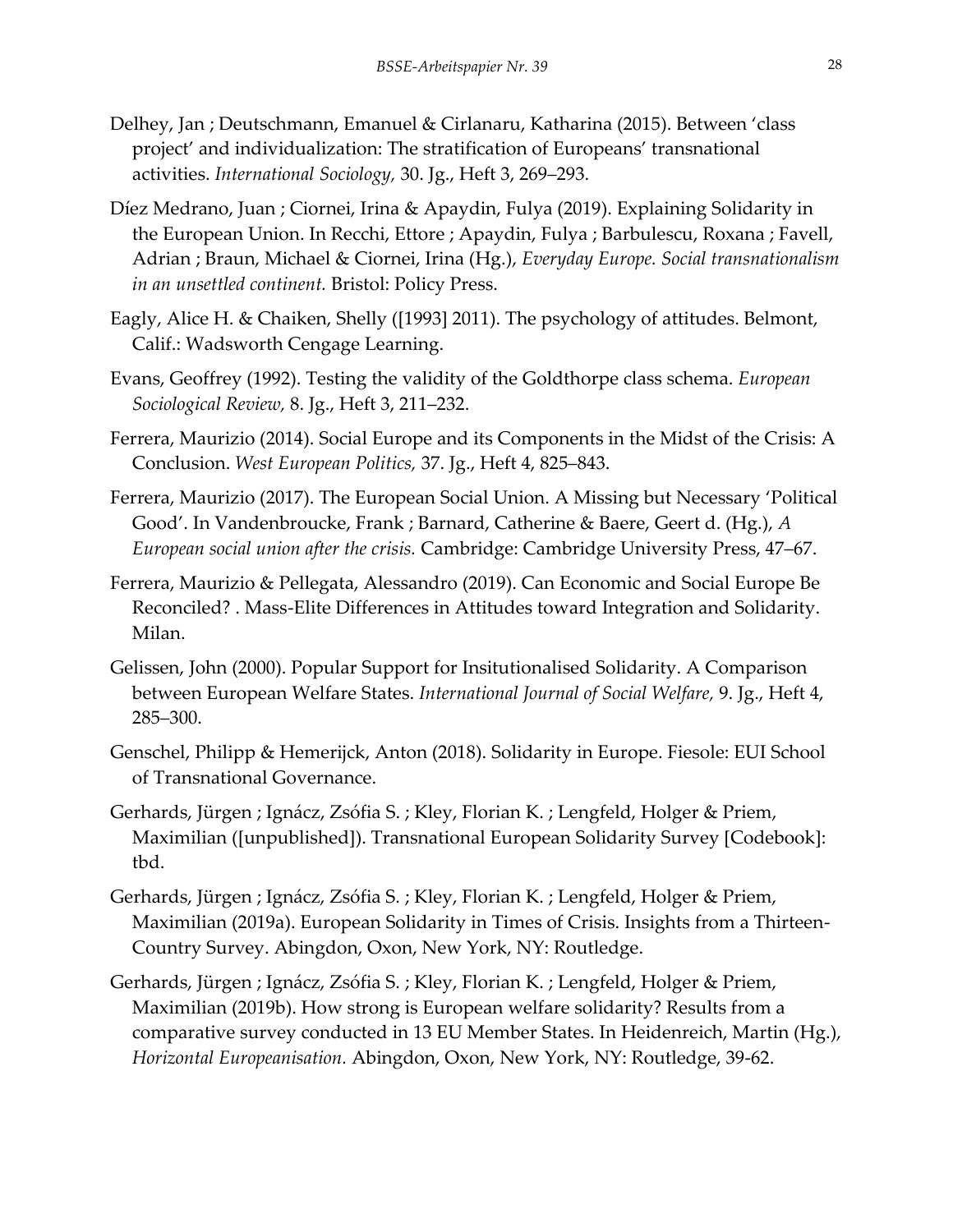- Gerhards, Jürgen ; Lengfeld, Holger & Häuberer, Julia (2016). Do European Citizens Support the Idea of a European Welfare State? Evidence from a Comparative Survey Conducted in Three EU Member States. *International Sociology,* 31. Jg., Heft 6, 677–700.
- Häusermann, Silja ; Kurer, Thomas & Schwander, Hanna (2015). High-skilled outsiders? Labor market vulnerability, education and welfare state preferences. *Socio-Economic Review,* 13. Jg., Heft 2, 235–258.
- Häusermann, Silja & Schwander, Hanna (2014). Varieties of Dualization. Labor Market Segmentation and Insider-Outsider Divides across Regimes. In Emmenegger, Patrick ; Häusermann, Silja ; Palier, Bruno & Seeleib-Kaiser, Martin (Hg.), *The Age of Dualization. The Changing Face of Inequality in Deindustrializing Societies.* New York: Oxford University Press, 27–51.
- Heidenreich, Martin (2015). The End of the Honeymoon: The Increasing Differentiation of (Long-Term) Unemployment Risks in Europe. *Journal of European Social Policy,* 25. Jg., Heft 4, 393–413.
- Heidenreich, Martin (2016). Women as the Relative Winners of the Eurozone Crisis? Female Employment opportunities between Austerity, Inclusion and Dualization. In Heidenreich, Martin (Hg.), *Exploring Inequality in Europe. Diverging Income and Employment Opportunities in the Crisis.* Cheltenham, Northampton, MA: Edward Elgar, 107–138.
- Hitlin, Steven & Piliavin, Jane A. (2004). Values: Reviving a Dormant Concept. *Annual Review of Sociology,* 30. Jg., 359–393.
- Hooghe, Marc & Verhaegen, Soetkin (2017). The Democratic Legitimacy of EU Institutions and Support for Social Policy in Europe. In Vandenbroucke, Frank ; Barnard, Catherine & Baere, Geert d. (Hg.), *A European social union after the crisis.*  Cambridge: Cambridge University Press, 120–139.
- Kilpatrick, Claira & De Witte, Bruno (2019). A Tangible Human Face for Social Europe.
- Kuhn, Theresa (2015). Experiencing European integration. Transnational lives and European identity. Oxford: Oxford Univ. Press.
- Kuhn, Theresa ; Solaz, Hector & van Elsas, Erika (2017). Practising What You Preach: How Cosmopolitanism Promotes Willingness to Redistribute across the European Union. *Journal of European Public Policy,* 95. Jg., Heft 4, 1–20.
- Lahusen, Christian & Grasso, Maria T. (2018). Solidarity in Europe. A Comparative Assessment and Discussion. In Lahusen, Christian & Grasso, Maria T. (Hg.), *Solidarity in Europe. Citizens' Responses in Times of Crisis.* Cham: Springer International Publishing, 253–281.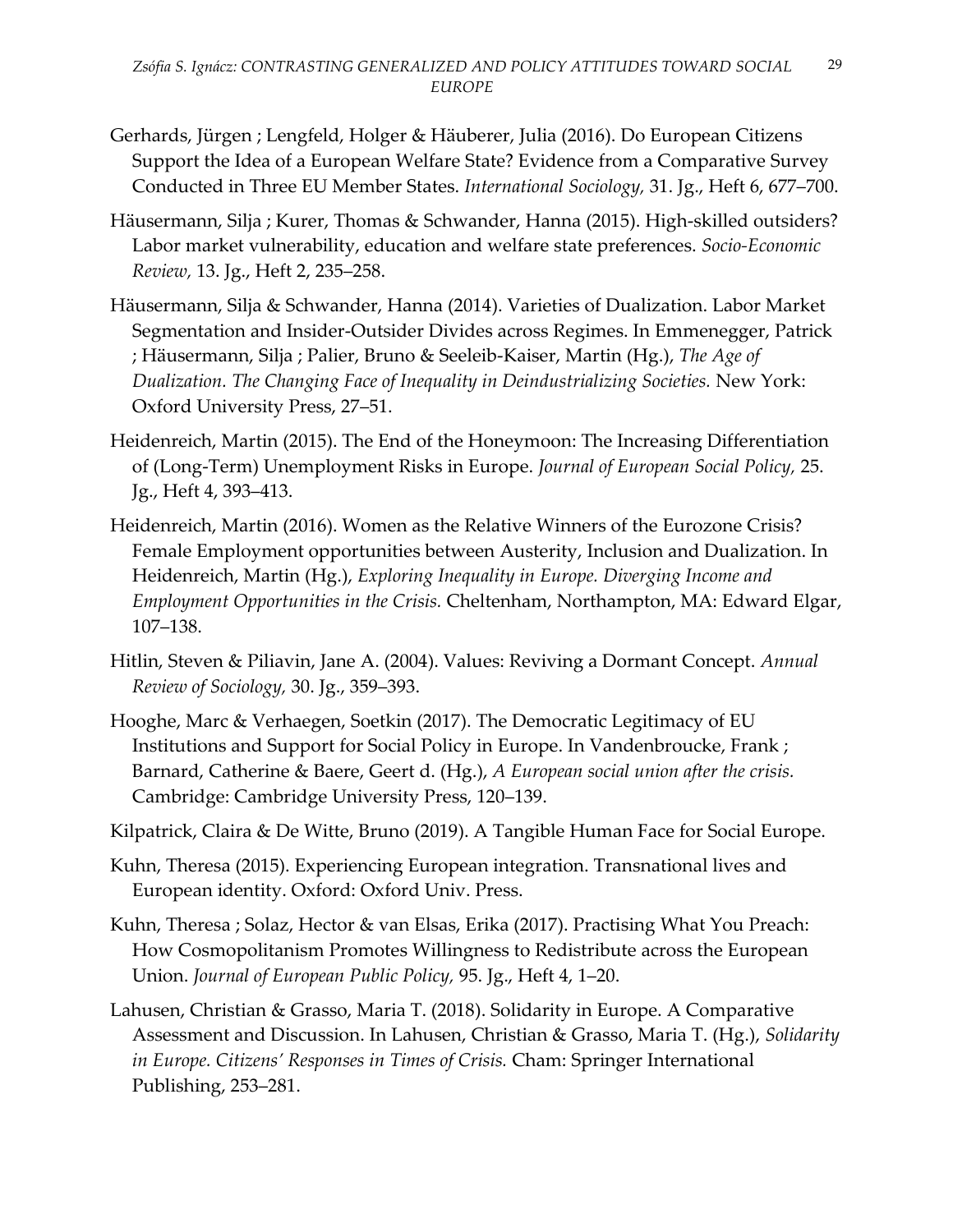- Leibfried, Stephan (2015). Social Policy. Left to the Judges and the Markets? In Wallace, Helen (Hg.), *Policy-Making in the European Union.* Oxford: Oxford University Press, 263–292.
- Lo, James ; Proksch, Sven-Oliver & Gschwend, Thomas (2013). A Common Left-Right Scale for Voters and Parties in Europe. *Political Analysis, Heft* 1, 1–19.
- Long, J. S. (1997). Regression Models for Categorical and Limited Dependent Variables. Thousand Oaks: SAGE Publications.
- Macron, Emmanuel (2017). Initiative for Europe Speech by M. Emmanuel Macron, President of the French Republic,

[https://www.diplomatie.gouv.fr/IMG/pdf/english\\_version\\_transcript\\_-](https://www.diplomatie.gouv.fr/IMG/pdf/english_version_transcript_-_initiative_for_europe_-_speech_by_the_president_of_the_french_republic_cle8de628.pdf) [\\_initiative\\_for\\_europe\\_-](https://www.diplomatie.gouv.fr/IMG/pdf/english_version_transcript_-_initiative_for_europe_-_speech_by_the_president_of_the_french_republic_cle8de628.pdf)

speech by the president of the french republic cle8de628.pdf (Zugegriffen: 18. Februar 2019).

- Mau, Steffen (2005). Democratic Demand for a Social Europe? Preferences of the European Citizenry. *International Journal of Social Welfare, Heft* 14, 76–85.
- Mau, Steffen & Mewes, Jan (2009). Class Divides within Transnationalisation. The German Population and Its Cross-Border Practices. In Maksim, Hanja ; Bergman, Manfred M. & Ohnmacht, Timo (Hg.), *Mobilities and Inequality.* Florence: Taylor and Francis, 165–186.
- Meuleman, Bart et al. (2018). The Past, Present and Future of European Welfare Attitudes. Topline Results from Round 8 of the European Social Survey.
- Rokeach, Milton (1968). The Role of Values in Public Opinion Research. *Public Opinion Quarterly,* 32. Jg., Heft 4, 547.
- Rokeach, Milton (1980). Some unresolved issues in theories of beliefs, attitudes, and values. *Nebraska Symposium on Motivation. Nebraska Symposium on Motivation,* 27. Jg., 261–304.
- Rueda, David (2014). Dualization, Crisis and the Welfare State. *Socio-Economic Review,*  12. Jg., Heft 2, 381–407.
- Teney, Céline ; Lacewell, Onawa P. & Wilde, Pieter de (2014). Winners and losers of globalization in Europe: attitudes and ideologies. *European Political Science Review,* 6. Jg., Heft 4, 575–595.

The Treaty of Lisbon (2007). Article 45.

Toikko, Timo & Rantanen, Teemu (2017). How does the welfare state model influence social political attitudes? An analysis of citizens' concrete and abstract attitudes toward poverty. *Journal of International and Comparative Social Policy,* 33. Jg., Heft 3, 201–224.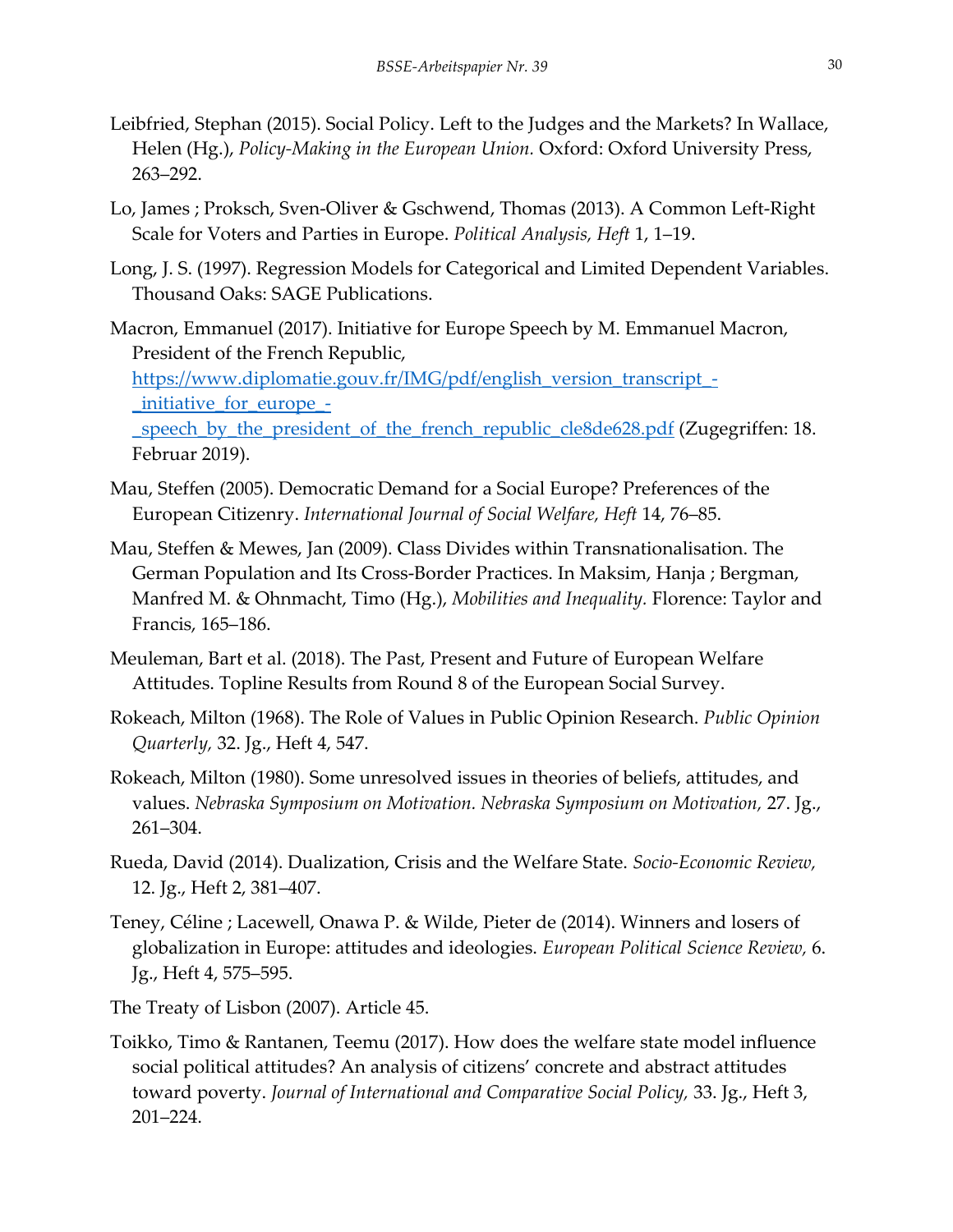Transparency International (2015). Corruption Perception Index.

- Vandenbroucke, Frank et al. (18 December, 2018). Risk Sharing When Unemployment Hits. How Policy Design Influences Citizen Support For European Unemployment Risk Sharing (EURS). Amsterdam.
- Vesan, Patrik & Corti, Francesco (2019). New Tensions over Social Europe? The European Pillar of Social Rights and the Debate within the European Parliament. *JCMS: Journal of Common Market Studies,* 21. Jg., Heft 1, 143.
- Vision Europe Summit Consortium (2015). Welfare State Reforms Mapping Citizens' Opinion. An Opinion Survey in Eight European Countries. Gütersloh.
- Zürn, Michael & Wilde, Pieter de (2016). Debating globalization: cosmopolitanism and communitarianism as political ideologies. *Journal of Political Ideologies,* 21. Jg., Heft 3, 280–301.

# **8. APPENDIX**

| <i>Indicators</i>                                                              | Factor loadings |           |
|--------------------------------------------------------------------------------|-----------------|-----------|
| [EU] should guarantee access to health care in the EU                          | 0.701           | 0.623     |
| [EU] should guarantee a decent standard of living for the elderly in the EU    | 0.784           | 0.754     |
| [EU] should guarantee a decent standard of living for the unemployed in the EU | 0.735           | 0.666     |
| [EU] should reduce income differences between the rich and poor in the EU      | 0.662           | 0.584     |
| Uniform social welfare system for everyone in the EU                           | 0.394           |           |
| <b>CFI</b>                                                                     | 0.992           | 0.996     |
| <b>RMSEA</b>                                                                   | 0.015           | 0.011     |
| AIC                                                                            | 103709.561      | 78646.118 |

*Source:* TESS 2016, own calculations, N= 8 922. Confirmatory factor analysis. Standardized factor loadings and fit-indices.

*Notes:* + p<.1 \* p<.05 \*\* p<.01 \*\*\* p<.001

# **Table 5** Macro level effects on predicted probabilities for supporting general principles and institutionalization of social Europe

| Macro variables                             |            |
|---------------------------------------------|------------|
| GDP per capita (in 1000 USD)                | $-0.512+$  |
| Government social spending (percent of GDP) | $-0.388$   |
| Poverty Rate (percent)                      | $0.685*$   |
| Income inequality (Gini index)              | $2.335***$ |
| GDP growth rate (percent)                   | $-0.558**$ |
| Unemployment Growth Rate (2008-2015), %     | $1.439**$  |
| Southern Europe                             | 19.701***  |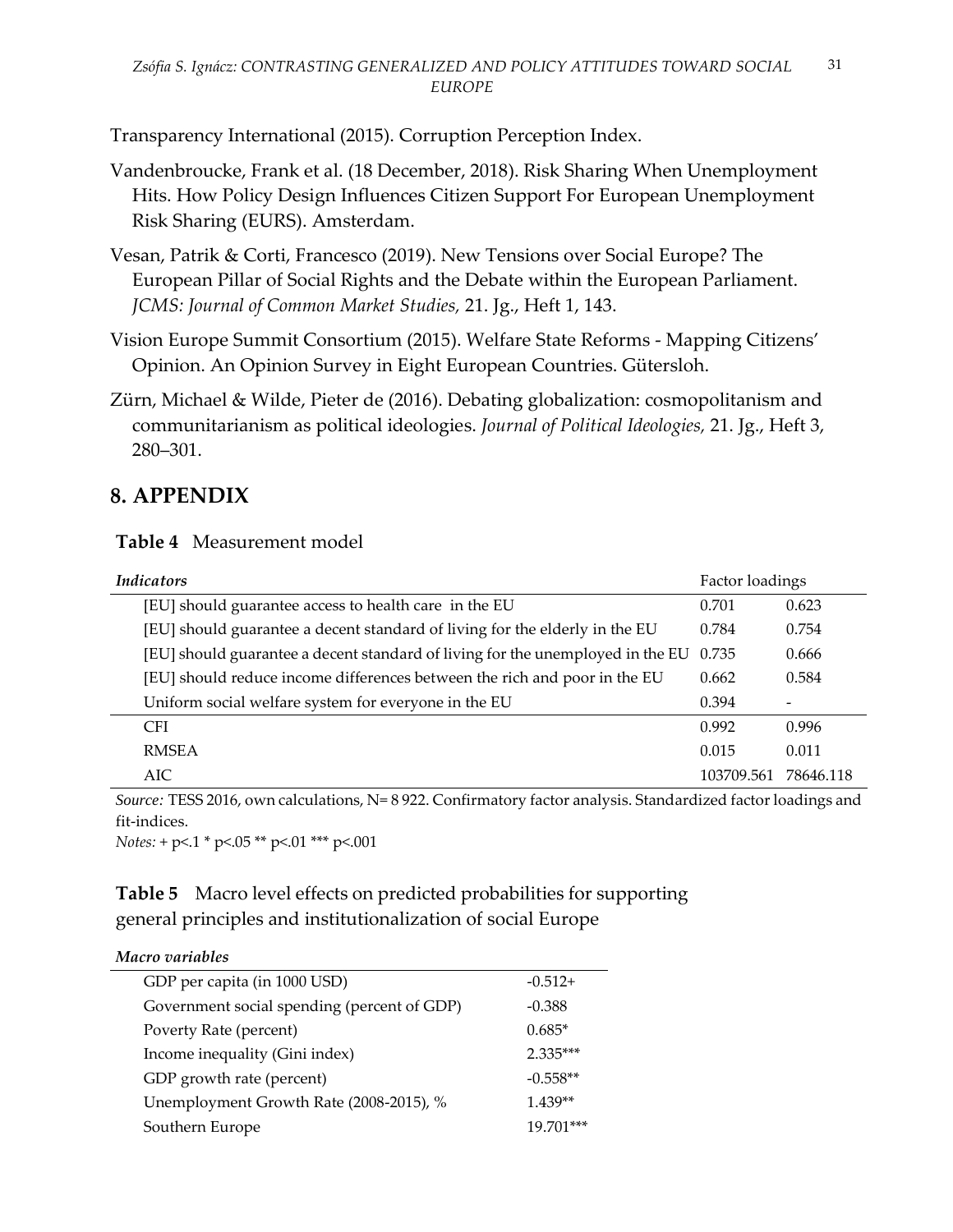| Corruption perception index                                                        | $-0.41*$ |
|------------------------------------------------------------------------------------|----------|
| Source: TESS 2016, own calculations, N=13. Bivariate OLS regression with predicted |          |
| probabilities for each country from M6 peolod regression as dependent variable and |          |

probabilities for each country from M6 pooled regression as dependent variable and macro level indicator as independent variables with country clustered robust standard errors

*Notes:* + p<.1 \* p<.05 \*\* p<.01 \*\*\* p<.001

**Table 6** Macro level effects on predicted probabilities for supporting only general principles related to social Europe

| Macro variables                             |           |
|---------------------------------------------|-----------|
| GDP per capita (in 1000 USD)                | 0.01      |
| Government social spending (percent of GDP) | 0.034     |
| Poverty rate (percent)                      | $0.194*$  |
| Income inequality (Gini index)              | 0.08      |
| GDP growth rate (percent)                   | $-0.157*$ |
| Unemployment growth rate (2008-2015), %     | 0.211     |
| Southern Europe                             | 1.251     |
| Corruption perception index                 | -0.062    |

*Source:* TESS 2016, own calculations, N=13. Bivariate OLS regression with predicted probabilities for each country from M6 pooled regression as dependent variable and macro level indicator as independent variables with country clustered robust standard errors

*Notes:* + p<.1 \* p<.05 \*\* p<.01 \*\*\* p<.001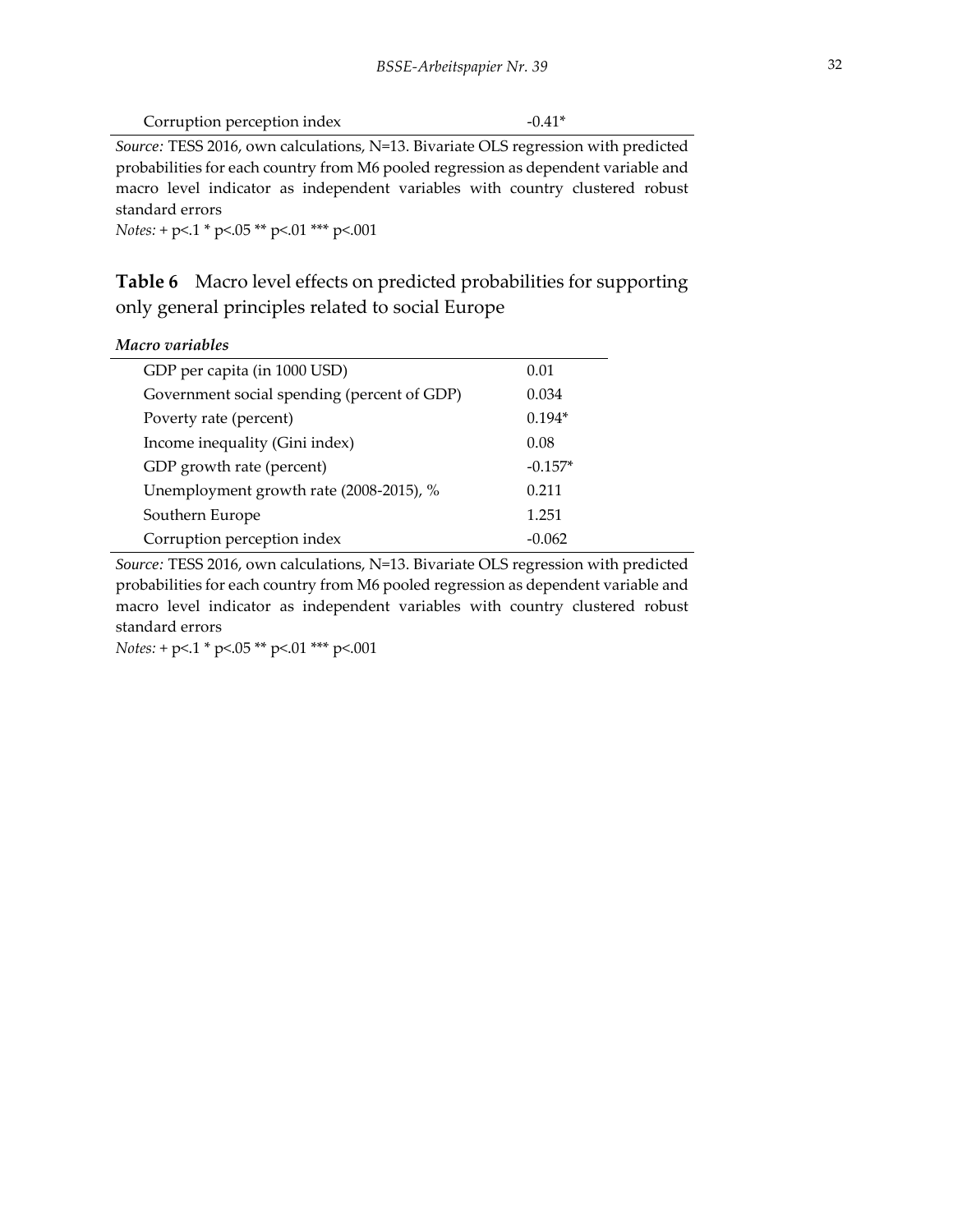**Table 7** Odds ratios for supporting only generalized principles versus support both generalized principles and implementation of a European social security system

|                                   | M1 | M <sub>2</sub> |
|-----------------------------------|----|----------------|
| Sex (Ref.: Male)                  |    | 0.974          |
| [1] Non- or primary               |    | 1.080          |
| [2] Secondary                     |    | 1.066          |
| [3] Tertiary                      |    | (ref.)         |
| [1] Upper class $(I)$             |    | (ref.)         |
| [2] Upper middle class (II)       |    | 1.044          |
| [3] Center middle<br>class        |    | $0.783*$       |
| (IIIa)                            |    |                |
| [4] Lower middle class (V $\&$    |    | 0.933          |
| VI)                               |    |                |
| [5] Self-employed (IVab &         |    | 0.852          |
| IVc)                              |    |                |
| [6]<br>Routine non-manual         |    | 0.992          |
| (IIIb)                            |    |                |
| Unskilled<br>[7]<br>manual        |    | 0.722          |
| workers & agriculture (VIIa       |    |                |
| $&$ VIIb)                         |    |                |
| deciles                           |    | 1.011          |
| self-<br>Full-time<br>$[1]$<br>or |    | (ref.)         |
| employed                          |    |                |
| [2] Part-time employed            |    | 0.835          |
| [3] Unemployed                    |    | 1.028          |
| [4] Inactive                      |    | 0.943          |
| $[1]$ Left                        |    | $1.371**$      |
| [2] Moderate Left                 |    | $1.503**$      |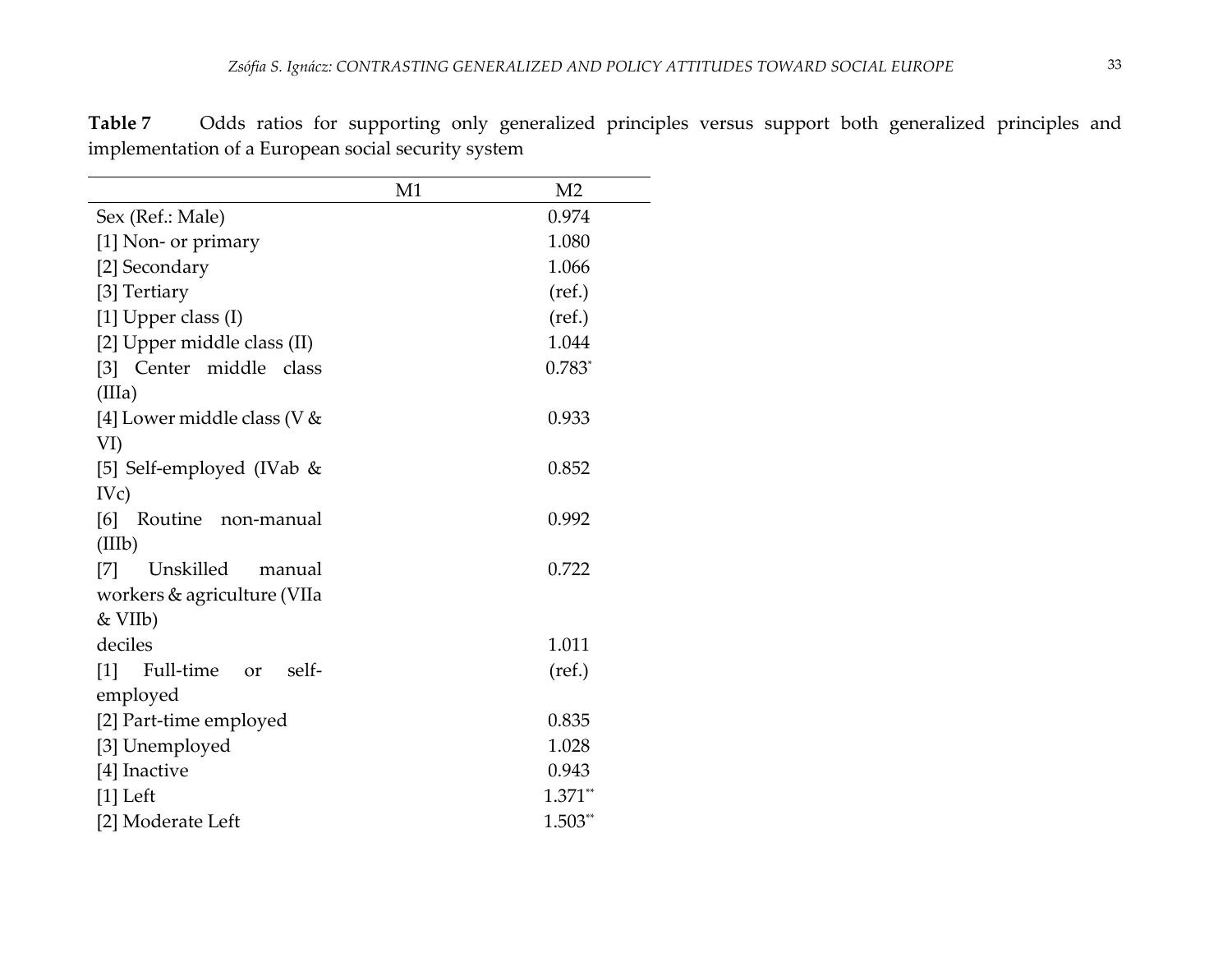$\overline{\phantom{0}}$ 

| [3] Center                  | (ref.)    |
|-----------------------------|-----------|
| [4] Moderate Right          | 0.883     |
| [5] Right                   | 0.907     |
| Justice: Basic needs (mis.) | $1.309**$ |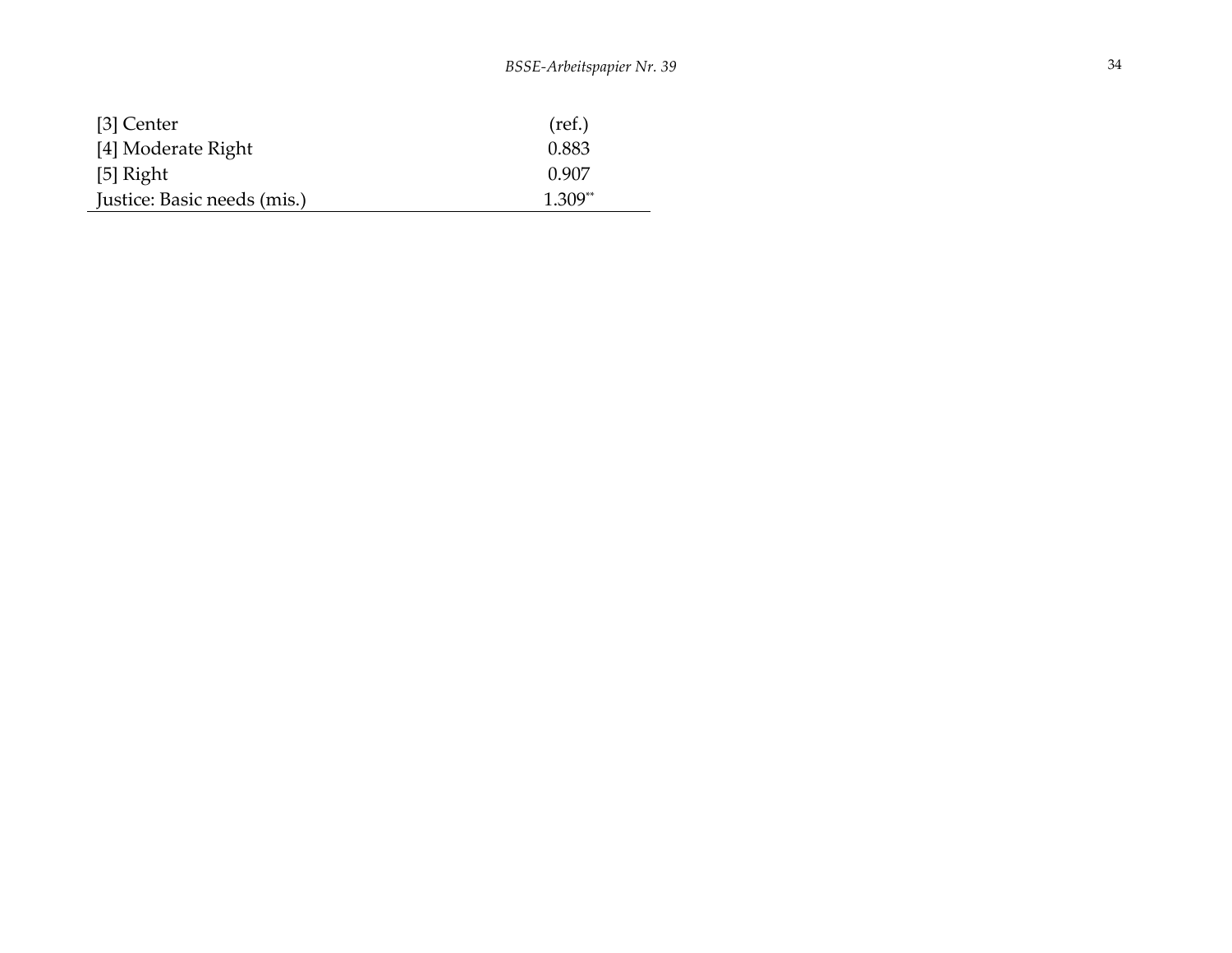|                             | M1           | M <sub>2</sub> |
|-----------------------------|--------------|----------------|
| [0] Identifies with neither |              | 1.017          |
| $[1]$ (Only) EU             |              | 1.537*         |
| [10] (Only) National        |              | $0.619***$     |
| [11] Identifies with both   |              | (ref.)         |
| [0] Trusts neither          |              | $0.544***$     |
| [1] Trusts (Only) EU        |              | $0.783**$      |
| [10] Trusts (Only) National |              | $0.547***$     |
| [11] Trusts both            |              | (ref.)         |
| European<br>Trust:<br>Union |              |                |
| (mis., rev.)                |              |                |
| No engagement               |              | $\mathbf{1}$   |
| Some engagement             |              | 1.094          |
| Age in 10 years             | $1.140***$   | 1.135***       |
| Household: Number<br>Οf     | 0.994        | 1.000          |
| kids                        |              |                |
| Netherlands                 | $1.220***$   | $1.521***$     |
| Germany                     | $\mathbf{1}$ | $\mathbf{1}$   |
| Spain                       | $2.651***$   | 2.929***       |
| Poland                      | 1.558***     | 2.006***       |
| Sweden                      | $1.609***$   | 2.082***       |
| Greece                      | $0.905***$   | 1.406***       |
| Hungary                     | $1.460***$   | $1.871***$     |
| Austria                     | $0.777***$   | $0.863***$     |
| Republic of Cyprus          | $1.262***$   | 1.886***       |
| Ireland                     | $1.214***$   | $1.541***$     |
| Portugal                    | 1.766***     | 2.048***       |
| Slovakia                    | 1.006        | 1.198***       |